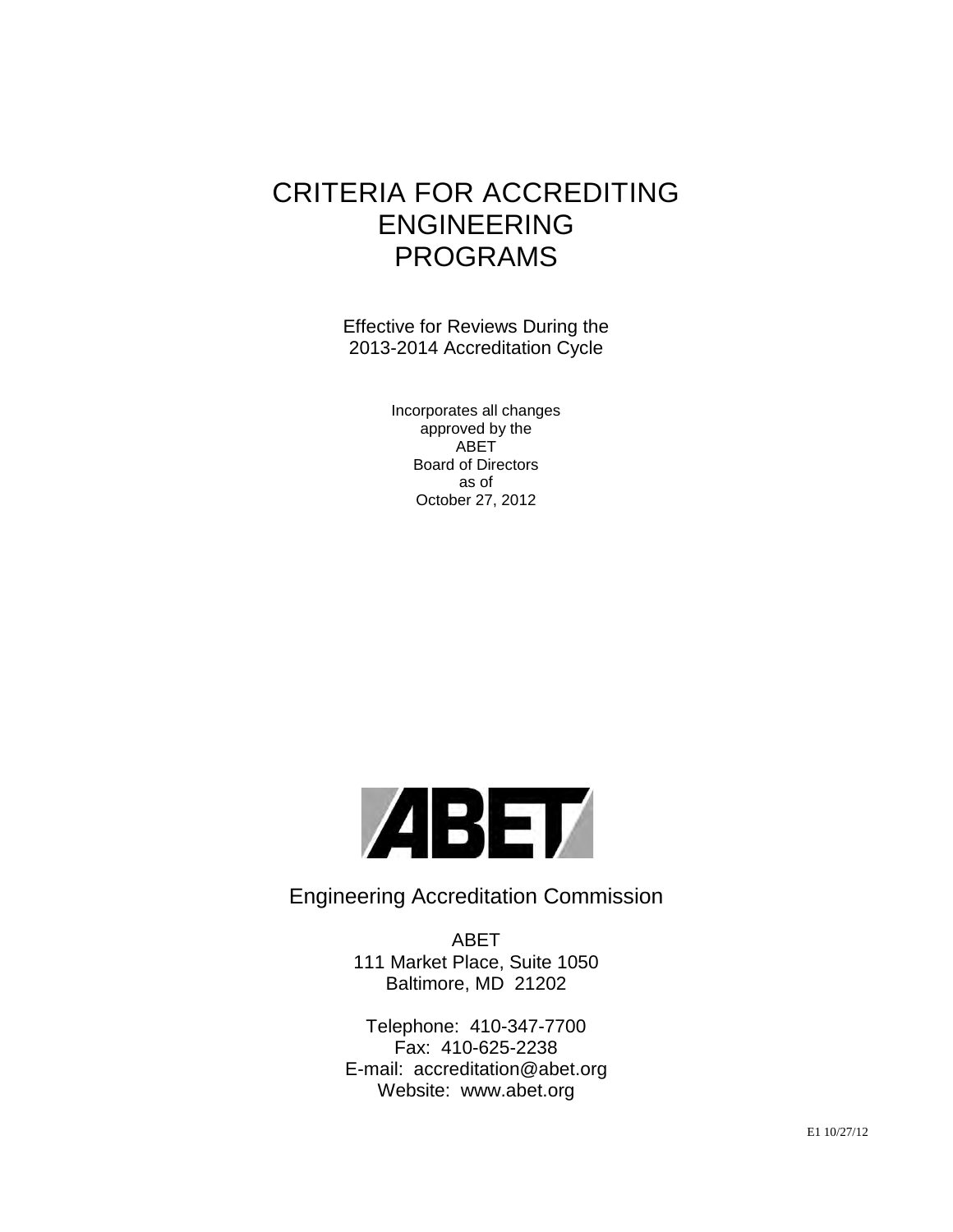Copyright © 2012 ABET Printed in the United States of America.

All rights reserved. No part of these criteria may be reproduced in any form or by any means without written permission from the publisher.

Published by: ABET 111 Market Place Suite 1050 Baltimore, MD 21202

Requests for further information about ABET, its accreditation process, or other activities may be addressed to the Senior Director, Accreditation Operations, ABET, 111 Market Place, Suite 1050, Baltimore, MD 21202 or to accreditation@abet.org .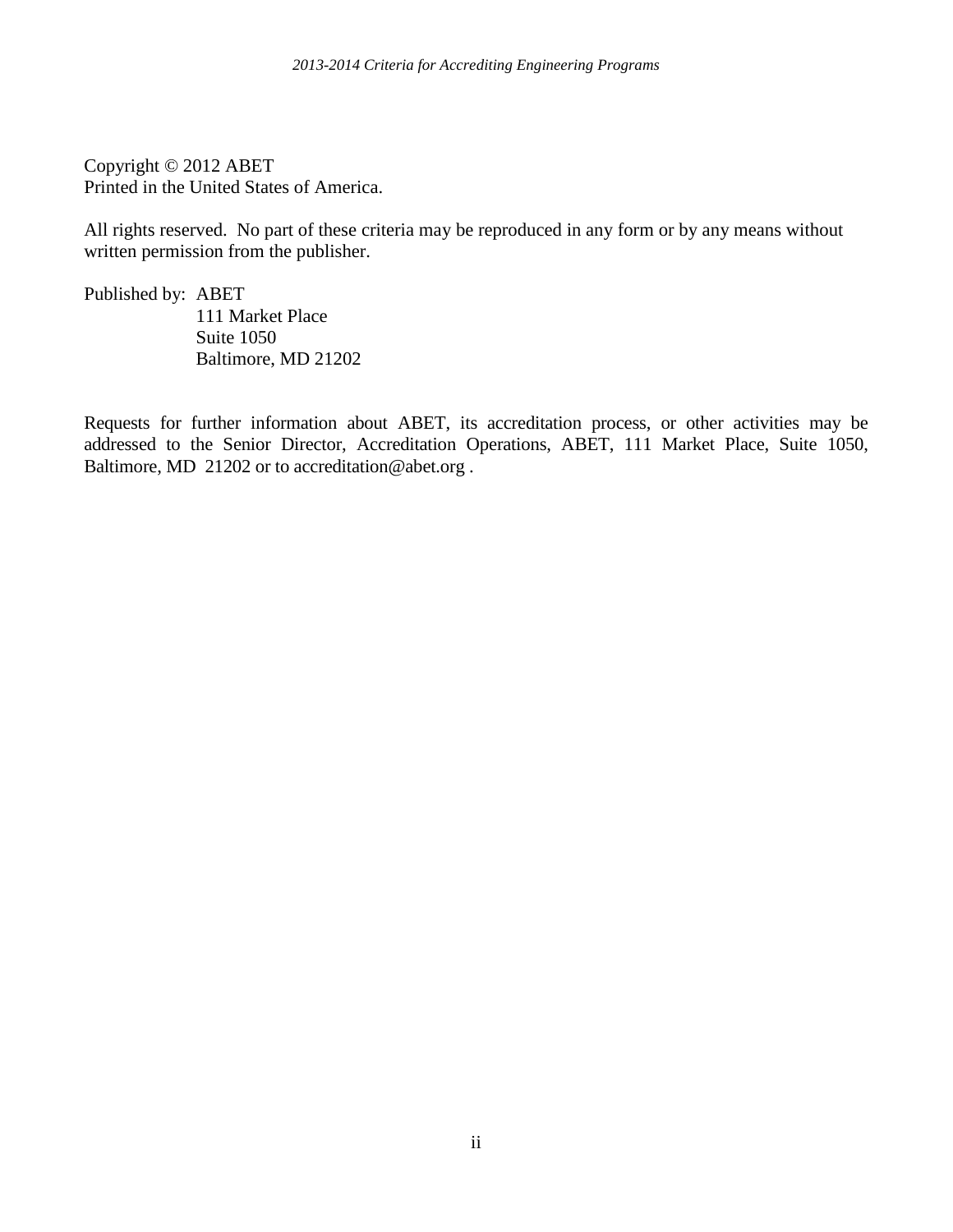# TABLE OF CONTENTS

| GENERAL CRITERIA FOR BACCALAUREATE LEVEL PROGRAMS                              | $\overline{c}$                             |
|--------------------------------------------------------------------------------|--------------------------------------------|
| <b>Students</b>                                                                | $\mathfrak{Z}$                             |
| <b>Program Educational Objectives</b>                                          |                                            |
| <b>Student Outcomes</b>                                                        |                                            |
| Continuous Improvement                                                         | $\begin{array}{c} 3 \\ 3 \\ 3 \end{array}$ |
| Curriculum                                                                     | $\overline{4}$                             |
| Faculty                                                                        | $\overline{4}$                             |
| Facilities                                                                     |                                            |
|                                                                                | 5<br>5                                     |
| <b>Institutional Support</b>                                                   |                                            |
| GENERAL CRITERIA FOR MASTERS LEVEL PROGRAMS                                    | 5                                          |
| PROGRAM CRITERIA                                                               | 6                                          |
| Aerospace Engineering                                                          | 6                                          |
| <b>Agricultural Engineering</b>                                                | $\sqrt{6}$                                 |
| Architectural Engineering                                                      | $\boldsymbol{7}$                           |
| Bioengineering and Biomedical Engineering                                      | $\begin{array}{c} 8 \\ 8 \end{array}$      |
| <b>Biological Engineering</b>                                                  |                                            |
| Ceramic Engineering                                                            | $\mathbf{9}$                               |
| Chemical, Biochemical, Biomolecular Engineering                                | 9                                          |
| Civil Engineering                                                              | 10                                         |
| <b>Construction Engineering</b>                                                | 10                                         |
| <b>Electrical and Computer Engineering</b>                                     | 11                                         |
| Engineering, General Engineering, Engineering Physics, and Engineering Science | 11                                         |
| <b>Engineering Management</b>                                                  | 12                                         |
| <b>Engineering Mechanics</b>                                                   | 12                                         |
| <b>Environmental Engineering</b>                                               | 13                                         |
| Fire Protection Engineering                                                    | 13                                         |
| Geological Engineering                                                         | 14                                         |
| <b>Industrial Engineering</b>                                                  | 15                                         |
| <b>Manufacturing Engineering</b>                                               | 15                                         |
| Materials and Metallurgical Engineering                                        | 16                                         |
| <b>Mechanical Engineering</b>                                                  | 16                                         |
| Mining Engineering                                                             | 17                                         |
| Naval Architecture and Marine Engineering                                      | 17                                         |
| Nuclear and Radiological Engineering                                           | 18                                         |
| Ocean Engineering                                                              | 18                                         |
| Petroleum Engineering                                                          | 19                                         |
| Software Engineering                                                           | 19                                         |
| <b>Surveying Engineering</b>                                                   | 19                                         |
| <b>Systems Engineering</b>                                                     | 20                                         |
| PROPOSED CHANGES TO THE CRITERIA                                               | 21                                         |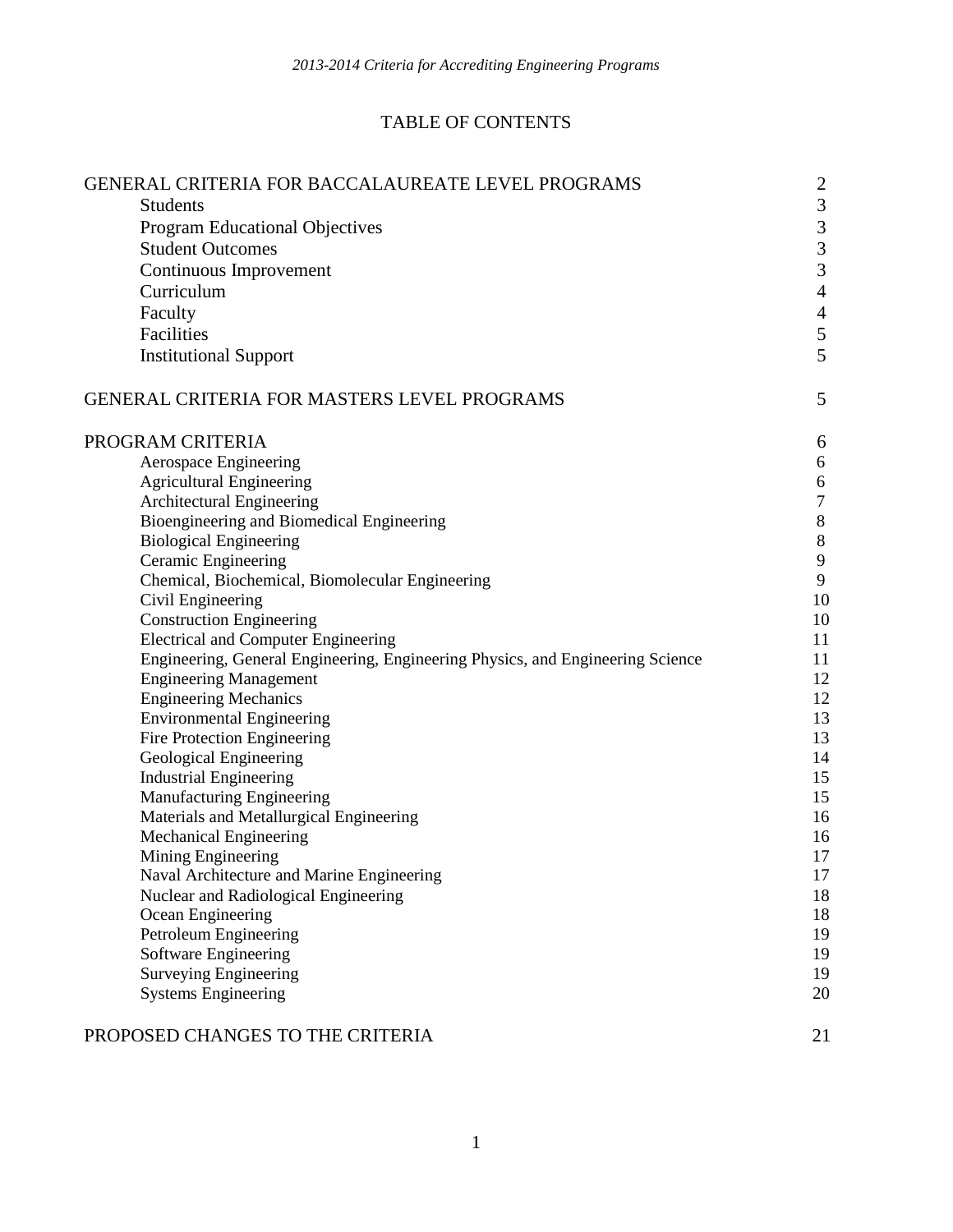# **Criteria for Accrediting Engineering Programs**

#### Effective for Reviews during the 2013-2014 Accreditation Cycle

#### Definitions

While ABET recognizes and supports the prerogative of institutions to adopt and use the terminology of their choice, it is necessary for ABET volunteers and staff to have a consistent understanding of terminology. With that purpose in mind, the Commissions will use the following basic definitions:

Program Educational Objectives – Program educational objectives are broad statements that describe what graduates are expected to attain within a few years of graduation. Program educational objectives are based on the needs of the program's constituencies.

Student Outcomes – Student outcomes describe what students are expected to know and be able to do by the time of graduation. These relate to the skills, knowledge, and behaviors that students acquire as they progress through the program.

Assessment – Assessment is one or more processes that identify, collect, and prepare data to evaluate the attainment of student outcomes. Effective assessment uses relevant direct, indirect, quantitative and qualitative measures as appropriate to the outcome being measured. Appropriate sampling methods may be used as part of an assessment process.

Evaluation – Evaluation is one or more processes for interpreting the data and evidence accumulated through assessment processes. Evaluation determines the extent to which student outcomes are being attained. Evaluation results in decisions and actions regarding program improvement.

This document contains three sections:

The first section includes important **definitions** used by all ABET commissions.

The second section contains the **General Criteria for Baccalaureate Level Programs** that must be satisfied by all programs accredited by the Engineering Accreditation Commission of ABET and the **General Criteria for Masters Level Programs** that must be satisfied by those programs seeking advanced level accreditation.

The third section contains the **Program Criteria** that must be satisfied by certain programs. The applicable Program Criteria are determined by the technical specialties indicated by the title of the program. Overlapping requirements need to be satisfied only once.

-----------------------------

These criteria are intended to assure quality and to foster the systematic pursuit of improvement in the quality of engineering education that satisfies the needs of constituencies in a dynamic and competitive environment. It is the responsibility of the institution seeking accreditation of an engineering program to demonstrate clearly that the program meets the following criteria.

#### I. GENERAL CRITERIA FOR BACCALAUREATE LEVEL PROGRAMS

All programs seeking accreditation from the Engineering Accreditation Commission of ABET must demonstrate that they satisfy all of the following General Criteria for Baccalaureate Level Programs.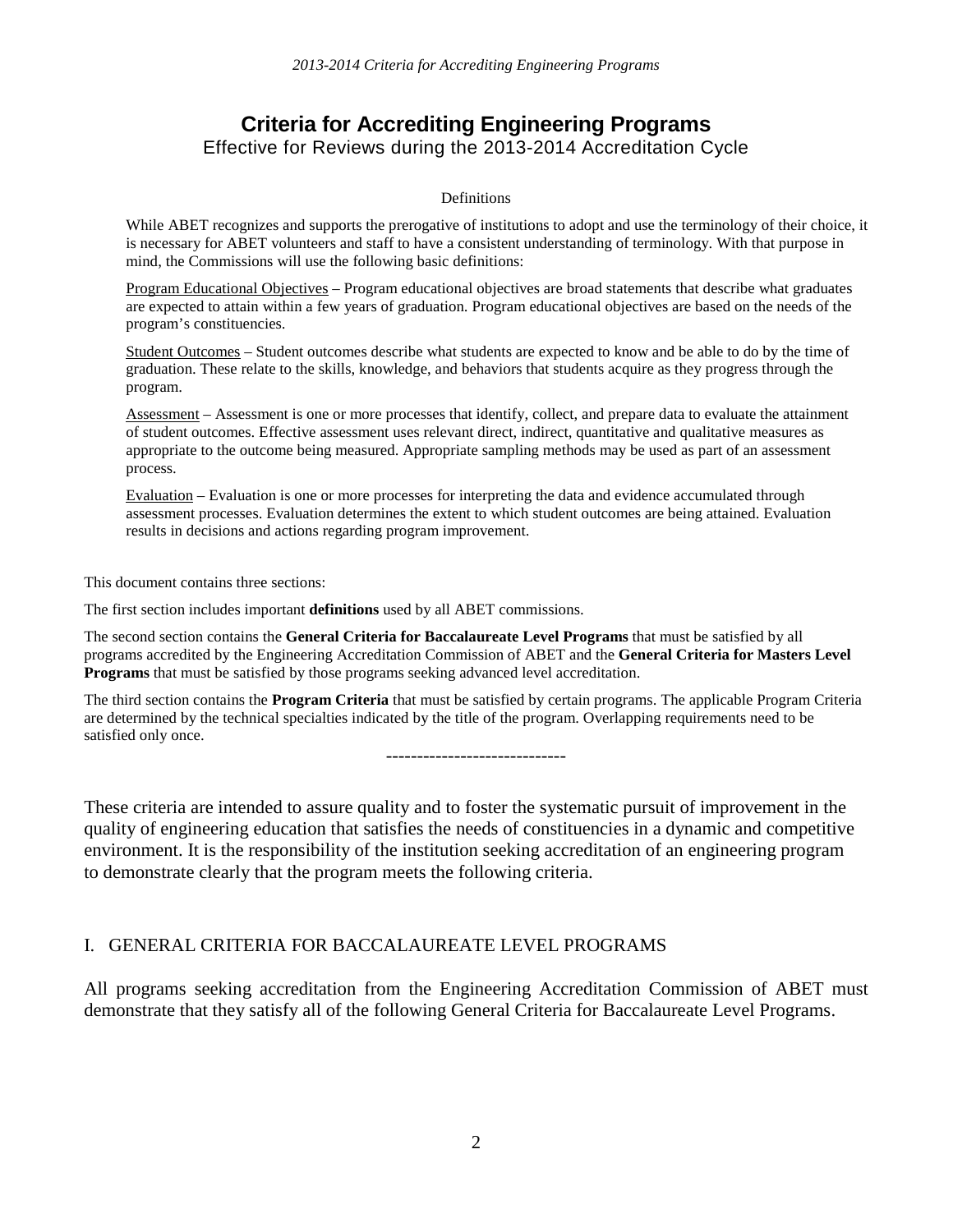# **Criterion 1. Students**

Student performance must be evaluated. Student progress must be monitored to foster success in attaining student outcomes, thereby enabling graduates to attain program educational objectives. Students must be advised regarding curriculum and career matters.

The program must have and enforce policies for accepting both new and transfer students, awarding appropriate academic credit for courses taken at other institutions, and awarding appropriate academic credit for work in lieu of courses taken at the institution. The program must have and enforce procedures to ensure and document that students who graduate meet all graduation requirements.

## **Criterion 2. Program Educational Objectives**

The program must have published program educational objectives that are consistent with the mission of the institution, the needs of the program's various constituencies, and these criteria. There must be a documented, systematically utilized, and effective process, involving program constituencies, for the periodic review of these program educational objectives that ensures they remain consistent with the institutional mission, the program's constituents' needs, and these criteria.

#### **Criterion 3. Student Outcomes**

The program must have documented student outcomes that prepare graduates to attain the program educational objectives.

Student outcomes are outcomes (a) through (k) plus any additional outcomes that may be articulated by the program.

- (a) an ability to apply knowledge of mathematics, science, and engineering
- (b) an ability to design and conduct experiments, as well as to analyze and interpret data
- (c) an ability to design a system, component, or process to meet desired needs within realistic constraints such as economic, environmental, social, political, ethical, health and safety, manufacturability, and sustainability
- (d) an ability to function on multidisciplinary teams
- (e) an ability to identify, formulate, and solve engineering problems
- (f) an understanding of professional and ethical responsibility
- (g) an ability to communicate effectively
- (h) the broad education necessary to understand the impact of engineering solutions in a global, economic, environmental, and societal context
- (i) a recognition of the need for, and an ability to engage in life-long learning
- (j) a knowledge of contemporary issues
- (k) an ability to use the techniques, skills, and modern engineering tools necessary for engineering practice.

#### **Criterion 4. Continuous Improvement**

The program must regularly use appropriate, documented processes for assessing and evaluating the extent to which the student outcomes are being attained. The results of these evaluations must be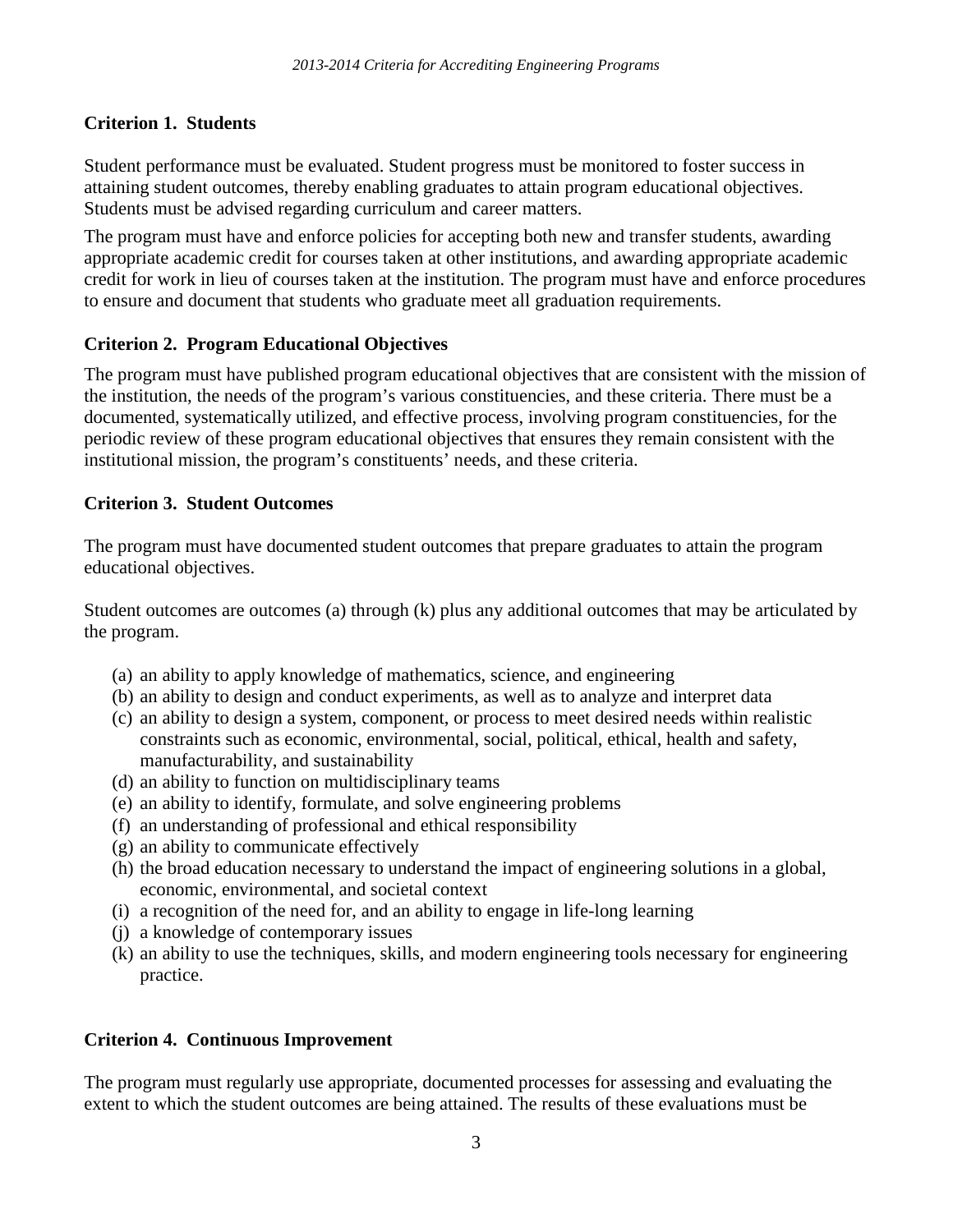systematically utilized as input for the continuous improvement of the program. Other available information may also be used to assist in the continuous improvement of the program.

# **Criterion 5. Curriculum**

The curriculum requirements specify subject areas appropriate to engineering but do not prescribe specific courses. The faculty must ensure that the program curriculum devotes adequate attention and time to each component, consistent with the outcomes and objectives of the program and institution. The professional component must include:

- (a) one year of a combination of college level mathematics and basic sciences (some with experimental experience) appropriate to the discipline. Basic sciences are defined as biological, chemical, and physical sciences.
- (b) one and one-half years of engineering topics, consisting of engineering sciences and engineering design appropriate to the student's field of study. The engineering sciences have their roots in mathematics and basic sciences but carry knowledge further toward creative application. These studies provide a bridge between mathematics and basic sciences on the one hand and engineering practice on the other. Engineering design is the process of devising a system, component, or process to meet desired needs. It is a decision-making process (often iterative), in which the basic sciences, mathematics, and the engineering sciences are applied to convert resources optimally to meet these stated needs.
- (c) a general education component that complements the technical content of the curriculum and is consistent with the program and institution objectives.

Students must be prepared for engineering practice through a curriculum culminating in a major design experience based on the knowledge and skills acquired in earlier course work and incorporating appropriate engineering standards and multiple realistic constraints.

One year is the lesser of 32 semester hours (or equivalent) or one-fourth of the total credits required for graduation.

# **Criterion 6. Faculty**

The faculty must be of sufficient number and must have the competencies to cover all of the curricular areas of the program. There must be sufficient faculty to accommodate adequate levels of studentfaculty interaction, student advising and counseling, university service activities, professional development, and interactions with industrial and professional practitioners, as well as employers of students.

The program faculty must have appropriate qualifications and must have and demonstrate sufficient authority to ensure the proper guidance of the program and to develop and implement processes for the evaluation, assessment, and continuing improvement of the program, its educational objectives and outcomes. The overall competence of the faculty may be judged by such factors as education, diversity of backgrounds, engineering experience, teaching effectiveness and experience, ability to communicate,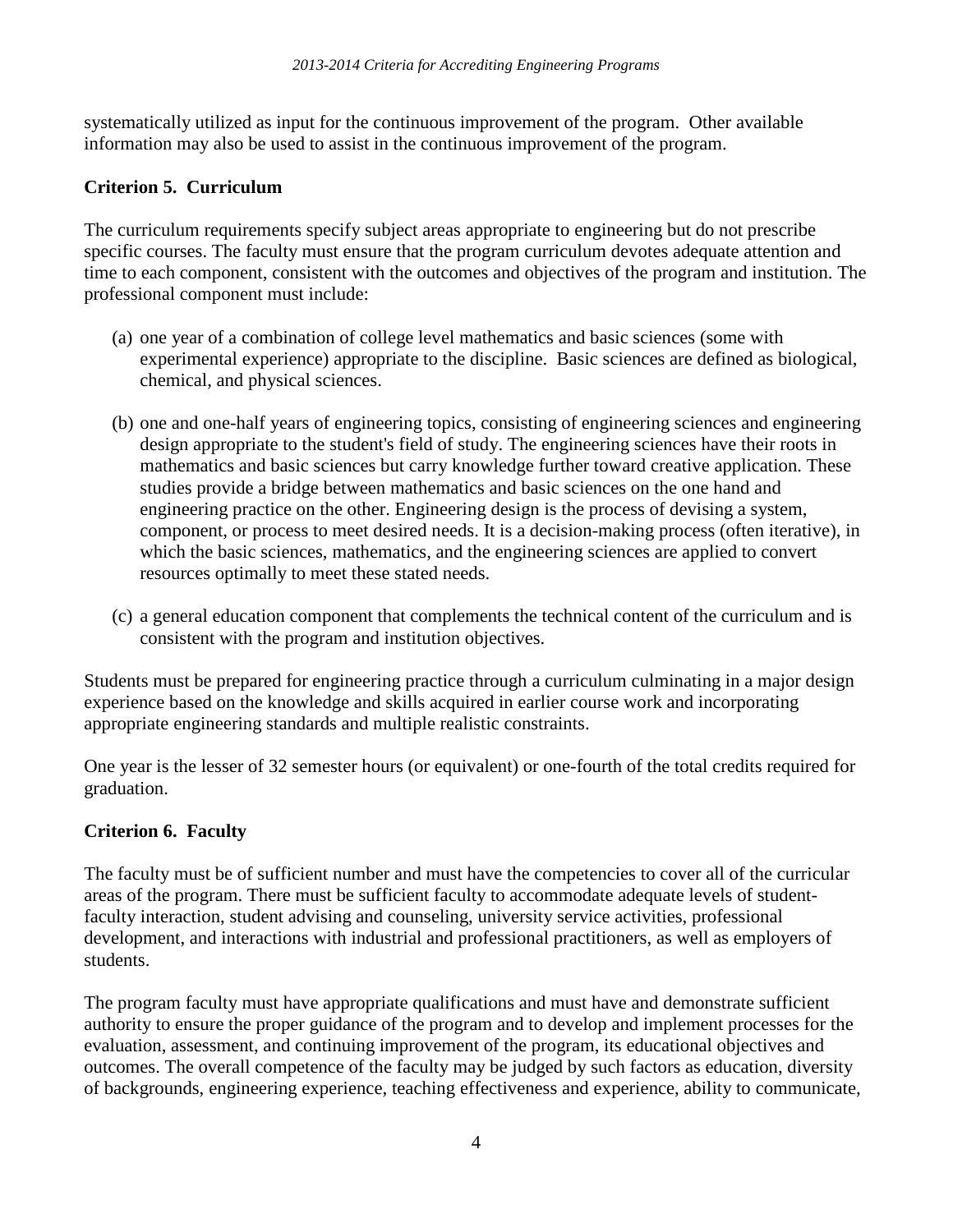enthusiasm for developing more effective programs, level of scholarship, participation in professional societies, and licensure as Professional Engineers.

# **Criterion 7. Facilities**

Classrooms, offices, laboratories, and associated equipment must be adequate to support attainment of the student outcomes and to provide an atmosphere conducive to learning. Modern tools, equipment, computing resources, and laboratories appropriate to the program must be available, accessible, and systematically maintained and upgraded to enable students to attain the student outcomes and to support program needs. Students must be provided appropriate guidance regarding the use of the tools, equipment, computing resources, and laboratories available to the program.

The library services and the computing and information infrastructure must be adequate to support the scholarly and professional activities of the students and faculty.

# **Criterion 8. Institutional Support**

Institutional support and leadership must be adequate to ensure the quality and continuity of the program.

Resources including institutional services, financial support, and staff (both administrative and technical) provided to the program must be adequate to meet program needs. The resources available to the program must be sufficient to attract, retain, and provide for the continued professional development of a qualified faculty. The resources available to the program must be sufficient to acquire, maintain, and operate infrastructures, facilities, and equipment appropriate for the program, and to provide an environment in which student outcomes can be attained.

# II. GENERAL CRITERIA FOR MASTERS LEVEL PROGRAMS

Masters level programs must develop, publish, and periodically review, educational objectives and student outcomes. The criteria for masters level programs are fulfillment of the baccalaureate level general criteria, fulfillment of program criteria appropriate to the masters level specialization area, and one academic year of study beyond the baccalaureate level. The program must demonstrate that graduates have an ability to apply masters level knowledge in a specialized area of engineering related to the program area.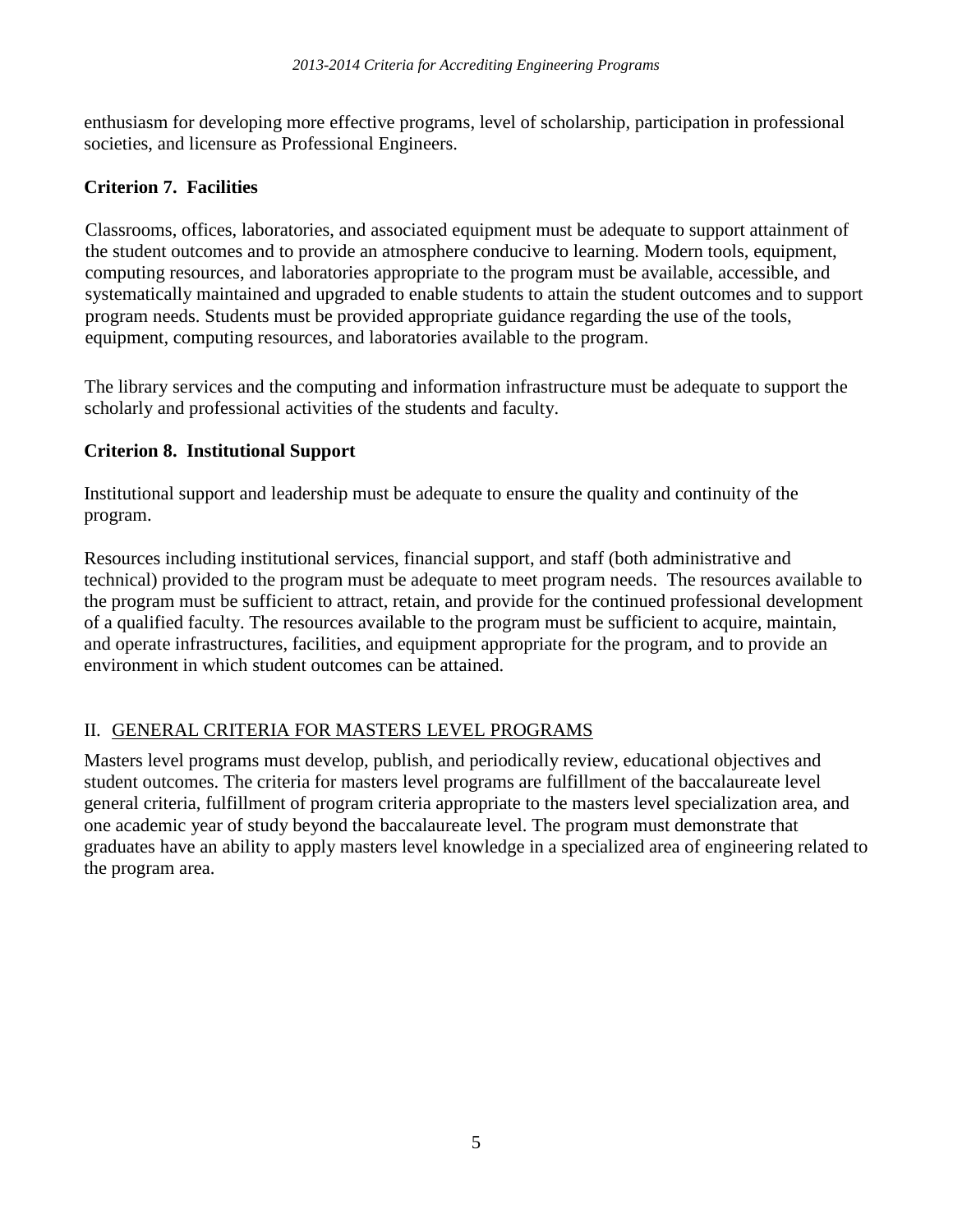## III. PROGRAM CRITERIA

Each program must satisfy applicable Program Criteria (if any). Program Criteria provide the specificity needed for interpretation of the baccalaureate level criteria as applicable to a given discipline. Requirements stipulated in the Program Criteria are limited to the areas of curricular topics and faculty qualifications. If a program, by virtue of its title, becomes subject to two or more sets of Program Criteria, then that program must satisfy each set of Program Criteria; however, overlapping requirements need to be satisfied only once.

#### PROGRAM CRITERIA FOR AEROSPACE AND SIMILARLY NAMED ENGINEERING PROGRAMS Lead Society: American Institute of Aeronautics and Astronautics

These program criteria apply to engineering programs including "aerospace," "aeronautical," "astronautical," and similar modifiers in their titles.

## 1. Curriculum

Aeronautical engineering programs must prepare graduates to have a knowledge of aerodynamics, aerospace materials, structures, propulsion, flight mechanics, and stability and control. Astronautical engineering programs must prepare graduates to have a knowledge of orbital mechanics, space environment, attitude determination and control, telecommunications, space structures, and rocket propulsion. Aerospace engineering programs or other engineering programs combining aeronautical engineering and astronautical engineering, must prepare graduates to have knowledge covering one of the areas -- aeronautical engineering or astronautical engineering as described above -- and, in addition, knowledge of some topics from the area not emphasized. Programs must also prepare graduates to have design competence that includes integration of aeronautical or astronautical topics.

## 2. Faculty

Program faculty must have responsibility and sufficient authority to define, revise, implement, and achieve program objectives. The program must demonstrate that faculty teaching upper-division courses have an understanding of current professional practice in the aerospace industry.

#### PROGRAM CRITERIA FOR AGRICULTURAL AND SIMILARLY NAMED ENGINEERING PROGRAMS Lead Society: American Society of Agricultural and Biological Engineers

These program criteria apply to engineering programs including "agricultural," "forest," and similar modifiers in their titles.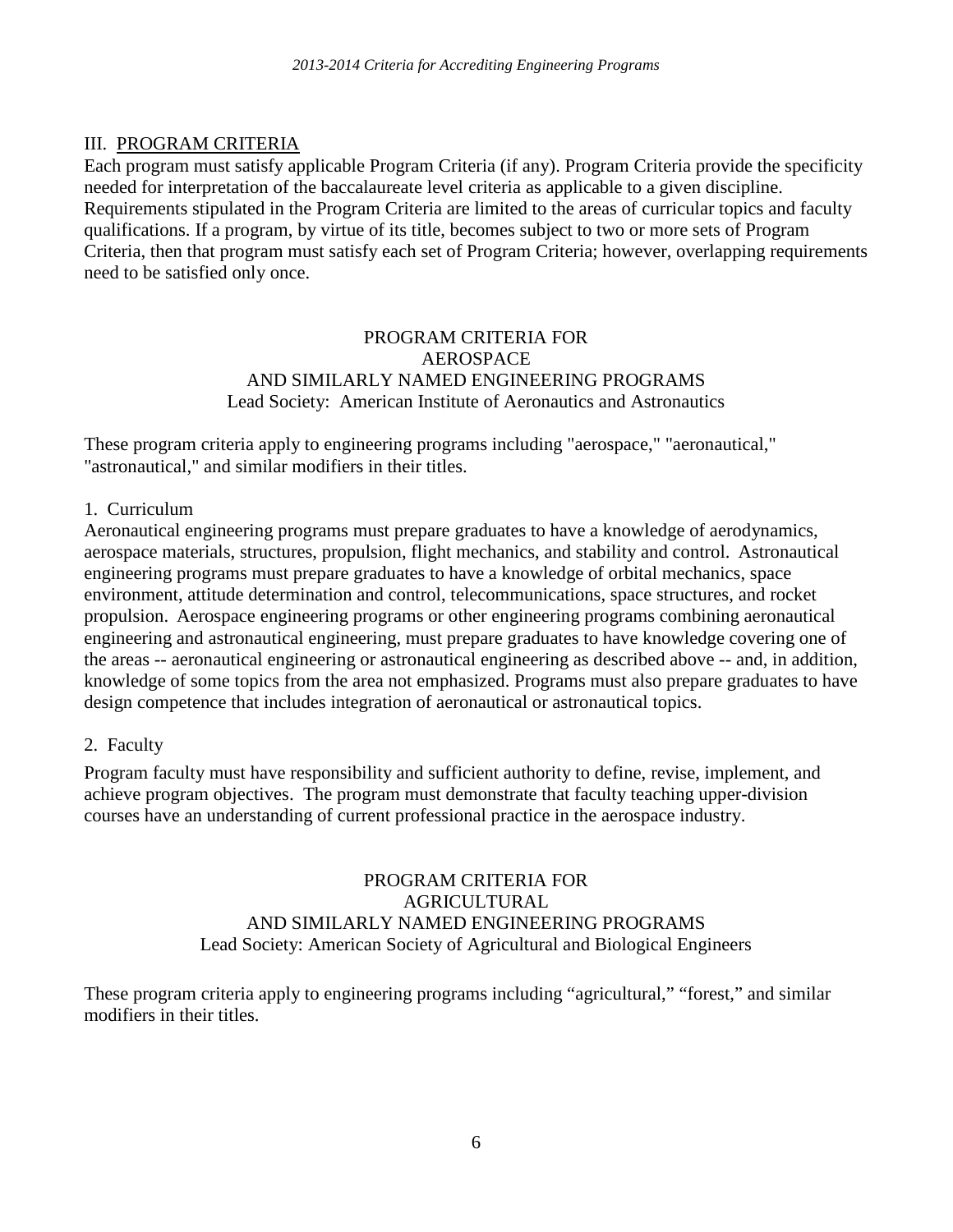## 1. Curriculum

The curriculum must include mathematics through differential equations and biological and engineering sciences consistent with the program educational objectives. The curriculum must prepare graduates to apply engineering to agriculture, aquaculture, forestry, human, or natural resources.

# 2. Faculty

The program shall demonstrate that those faculty members teaching courses that are primarily design in content are qualified to teach the subject matter by virtue of education and experience or professional licensure.

#### PROGRAM CRITERIA FOR ARCHITECTURAL AND SIMILARLY NAMED ENGINEERING PROGRAMS Lead Society: American Society of Civil Engineers Cooperating Society: American Society of Heating, Refrigerating, and Air-Conditioning Engineers

These program criteria apply to engineering programs including "architectural" and similar modifiers in their titles.

## 1. Curriculum

The program must demonstrate that graduates can apply mathematics through differential equations, calculus-based physics, and chemistry. The four basic architectural engineering curriculum areas are building structures, building mechanical systems, building electrical systems, and construction/construction management. Graduates are expected to reach the synthesis (design) level in one of these areas, the application level in a second area, and the comprehension level in the remaining two areas. The engineering topics required by the general criteria shall support the engineering fundamentals of each of these four areas at the specified level. Graduates are expected to discuss the basic concepts of architecture in a context of architectural design and history.

The design level must be in a context that:

- a. Considers the systems or processes from other architectural engineering curricular areas,
- b. Works within the overall architectural design,
- c. Includes communication and collaboration with other design or construction team members,
- d. Includes computer-based technology and considers applicable codes and standards, and
- e. Considers fundamental attributes of building performance and sustainability.

## 2. Faculty

The program must demonstrate that faculty teaching courses that are primarily engineering design in content are qualified to teach the subject matter by virtue of professional licensure, or by education and design experience. It must also demonstrate that the majority of the faculty members teaching architectural design courses are qualified to teach the subject matter by virtue of professional licensure, or by education and design experience.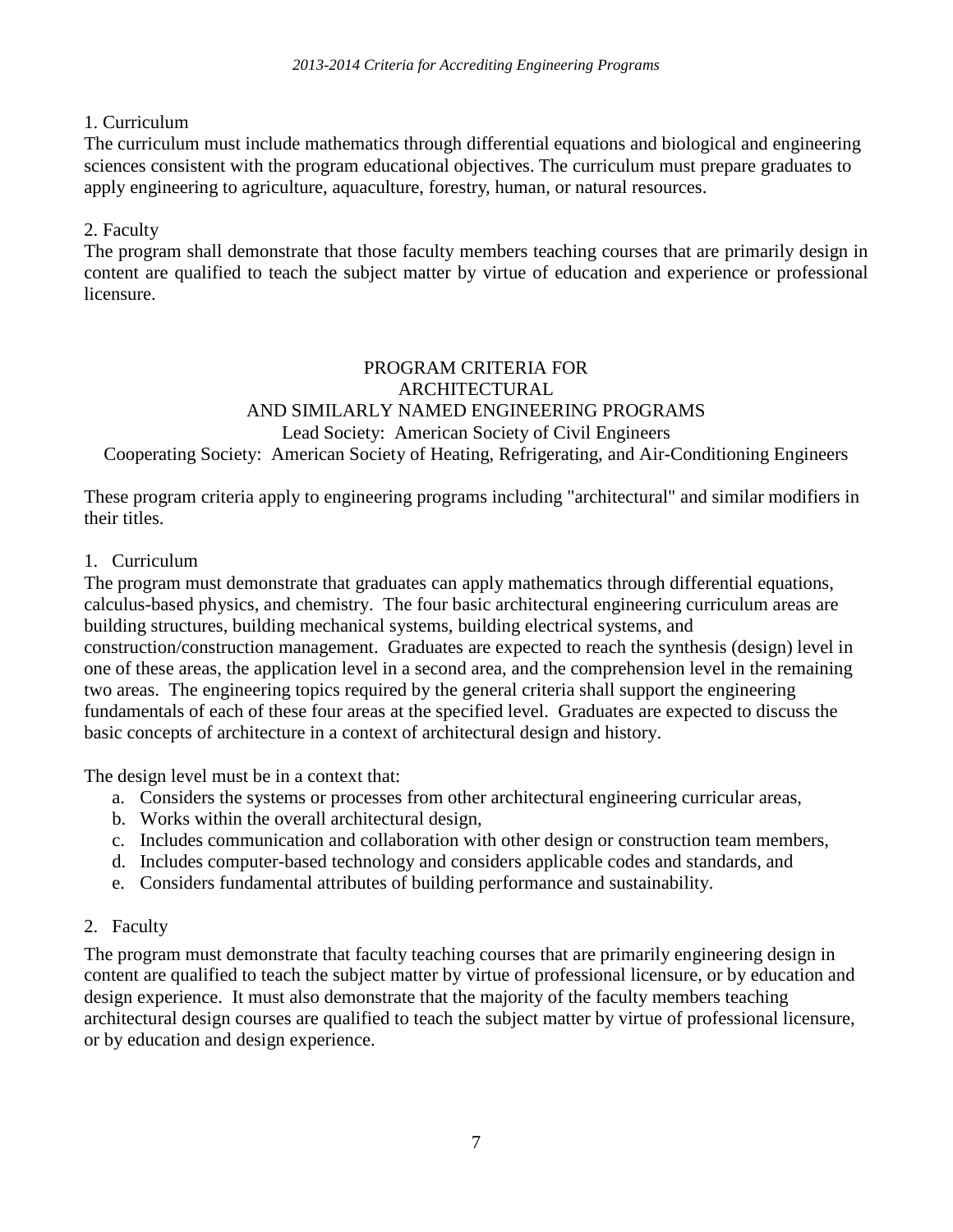#### PROGRAM CRITERIA FOR BIOENGINEERING, BIOMEDICAL, AND SIMILARLY NAMED ENGINEERING PROGRAMS Lead Society: Biomedical Engineering Society Cooperating Societies: American Ceramic Society, American Institute of Chemical Engineers, American Society of Agricultural and Biological Engineers, American Society of Mechanical Engineers, and Institute of Electrical and Electronics Engineers

These program criteria apply to engineering programs including "bioengineering," "biomedical," and similar modifiers in their titles.

#### 1. Curriculum

The structure of the curriculum must provide both breadth and depth across the range of engineering topics implied by the title of the program. The program must prepare graduates to have: an understanding of biology and physiology, and the capability to apply advanced mathematics (including differential equations and statistics), science, and engineering to solve the problems at the interface of engineering and biology; the curriculum must prepare graduates with the ability to make measurements on and interpret data from living systems, addressing the problems associated with the interaction between living and non-living materials and systems.

# PROGRAM CRITERIA FOR BIOLOGICAL AND SIMILARLY NAMED ENGINEERING PROGRAMS Lead Society: American Society of Agricultural and Biological Engineers Cooperating Societies: American Academy of Environmental Engineers, American Ceramic Society, American Institute of Chemical Engineers, American Society of Civil Engineers, American Society of Mechanical Engineers, Biomedical Engineering Society, CSAB, Institute of Electrical and Electronics Engineers, Institute of Industrial Engineers, and Minerals, Metals, and Materials Society

These program criteria apply to engineering programs including "biological," "biological systems," "food," and similar modifiers in their titles with the exception of bioengineering and biomedical engineering programs.

#### 1. Curriculum

The curriculum must include mathematics through differential equations, a thorough grounding in chemistry and biology and a working knowledge of advanced biological sciences consistent with the program educational objectives. The curriculum must prepare graduates to apply engineering to biological systems.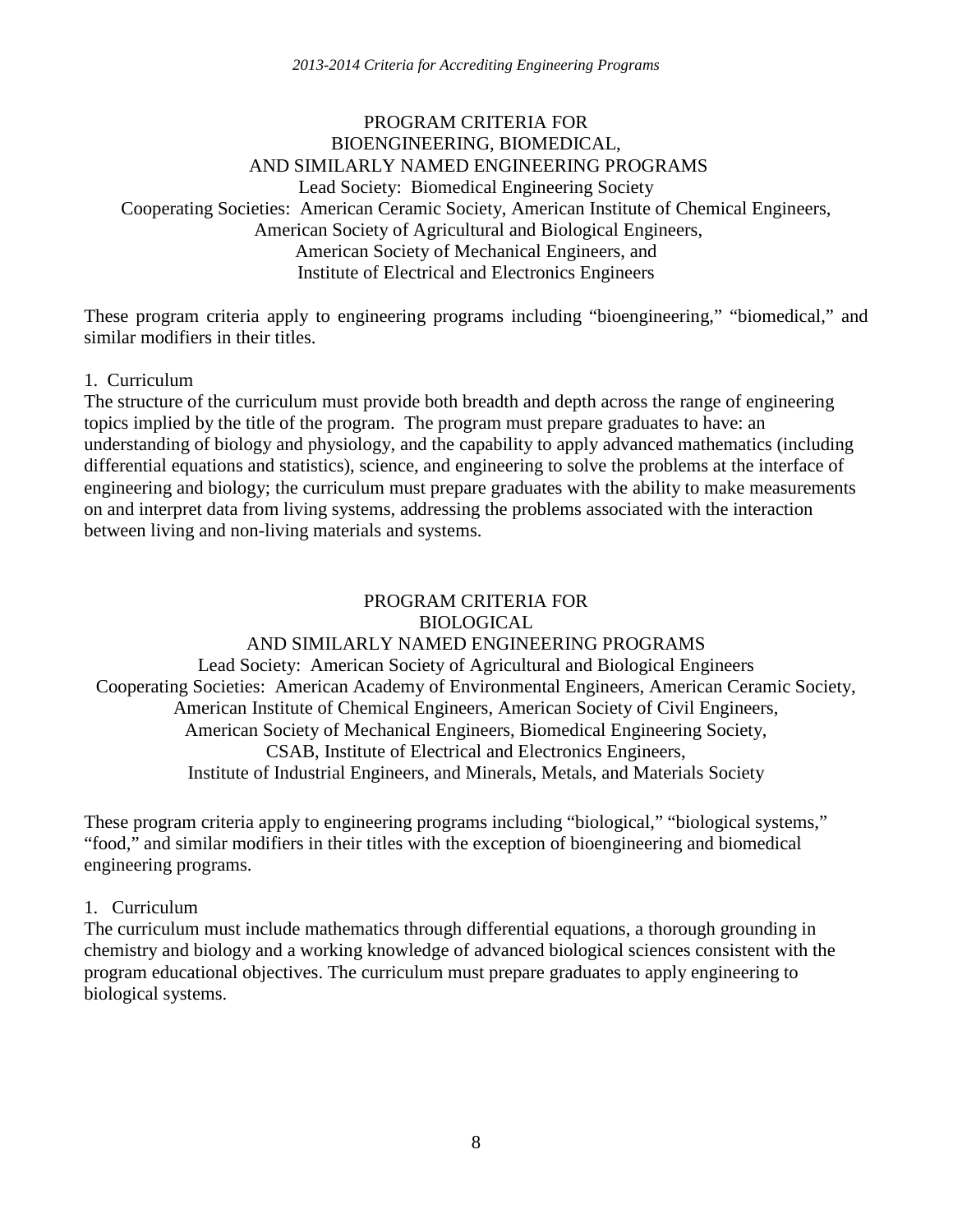# 2. Faculty

The program shall demonstrate that those faculty members teaching courses that are primarily design in content are qualified to teach the subject matter by virtue of education and experience or professional licensure.

#### PROGRAM CRITERIA FOR CERAMIC AND SIMILARLY NAMED ENGINEERING PROGRAMS Lead Society: American Ceramic Society

These program criteria apply to engineering programs including "ceramic," "glass," and other similar modifiers in their titles. All programs in the materials related areas share these criteria, including programs with materials, materials processing, ceramics, glass, polymer, metallurgical, and similar modifiers in their titles.

# 1. Curriculum

The curriculum must prepare graduates to apply advanced science (such as chemistry and physics) and engineering principles to materials systems; to have an integrated understanding of scientific and engineering principles underlying the four major elements of the field, viz. structure, properties, processing, and performance, related to the material systems appropriate to the field; to apply and integrate knowledge from each of the above four elements of the field to solve material selection and design problems; and to utilize experimental, statistical, and computational methods consistent with the program educational objectives.

## 2. Faculty

The faculty expertise for the professional area must encompass the above four major elements of the field.

## PROGRAM CRITERIA FOR CHEMICAL, BIOCHEMICAL, BIOMOLECULAR, AND SIMILARLY NAMED ENGINEERING PROGRAMS Lead Society: American Institute of Chemical Engineers

These program criteria apply to engineering programs that include "chemical," "biochemical," "biomolecular," and similar modifiers in their titles.

## 1. Curriculum

The curriculum must provide a thorough grounding in the basic sciences including chemistry, physics, and/or biology, with some content at an advanced level, as appropriate to the objectives of the program. The curriculum must include the engineering application of these basic sciences to the design, analysis, and control of chemical, physical, and/or biological processes, including the hazards associated with these processes.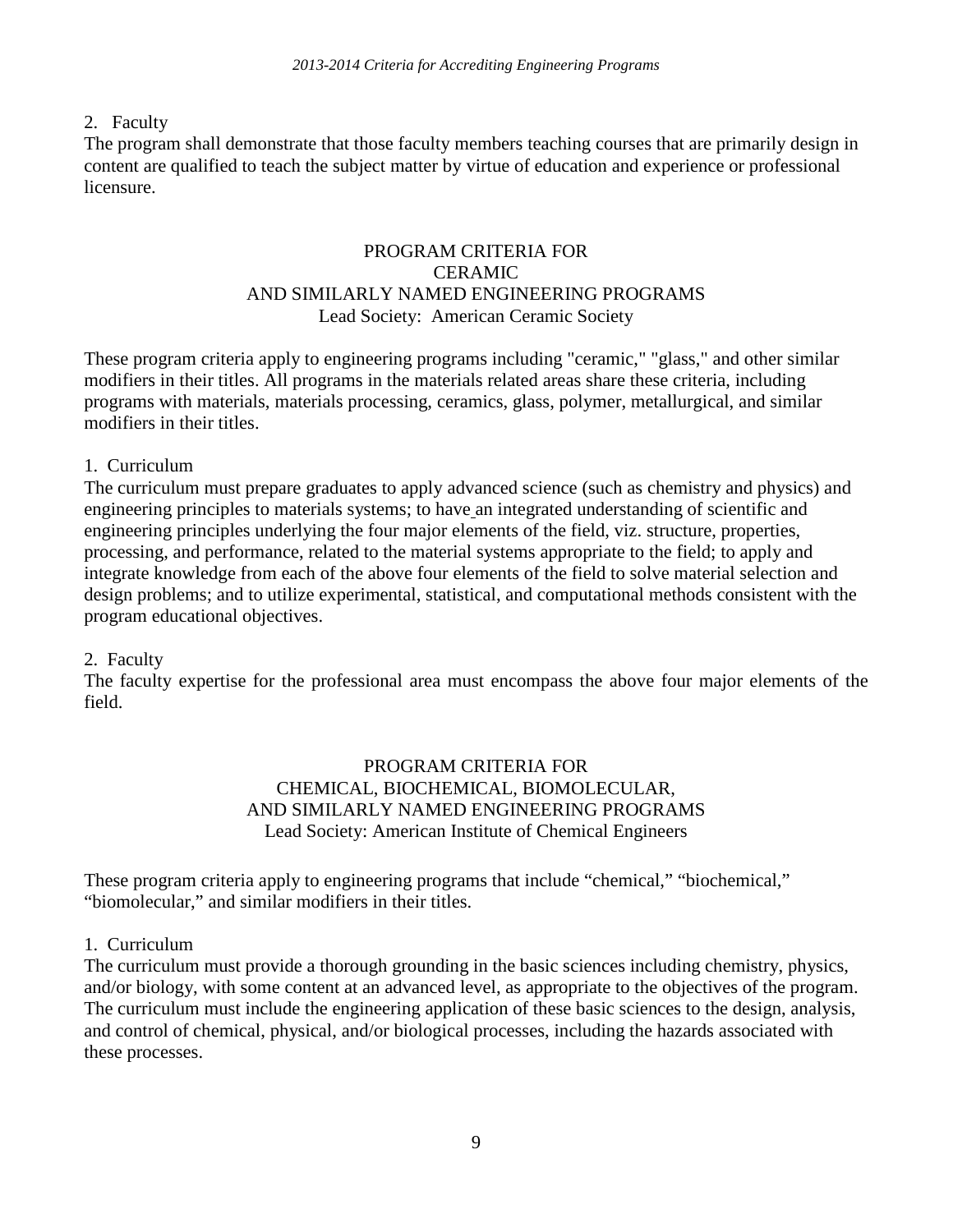#### PROGRAM CRITERIA FOR CIVIL AND SIMILARLY NAMED ENGINEERING PROGRAMS Lead Society: American Society of Civil Engineers

These program criteria apply to engineering programs including "civil" and similar modifiers in their titles.

#### 1. Curriculum

The program must prepare graduates to apply knowledge of mathematics through differential equations, calculus-based physics, chemistry, and at least one additional area of basic science, consistent with the program educational objectives; apply knowledge of four technical areas appropriate to civil engineering; conduct civil engineering experiments and analyze and interpret the resulting data; design a system, component, or process in more than one civil engineering context; explain basic concepts in management, business, public policy, and leadership; and explain the importance of professional licensure.

#### 2. Faculty

The program must demonstrate that faculty teaching courses that are primarily design in content are qualified to teach the subject matter by virtue of professional licensure, or by education and design experience. The program must demonstrate that it is not critically dependent on one individual.

## PROGRAM CRITERIA FOR **CONSTRUCTION** AND SIMILARLY NAMED ENGINEERING PROGRAMS Lead Society: American Society of Civil Engineers

These program criteria apply to engineering programs including "construction" and similar modifiers in their titles.

#### 1. Curriculum

The program must prepare graduates to apply knowledge of mathematics through differential and integral calculus, probability and statistics, general chemistry, and calculus-based physics; to analyze and design construction processes and systems in a construction engineering specialty field, applying knowledge of methods, materials, equipment, planning, scheduling, safety, and cost analysis; to explain basic legal and ethical concepts and the importance of professional engineering licensure in the construction industry; to explain basic concepts of management topics such as economics, business, accounting, communications, leadership, decision and optimization methods, engineering economics, engineering management, and cost control.

#### 2. Faculty

The program must demonstrate that the majority of faculty teaching courses that are primarily design in content are qualified to teach the subject matter by virtue of professional licensure, or by education and design experience. The faculty must include at least one member who has had full-time experience and decision-making responsibilities in the construction industry.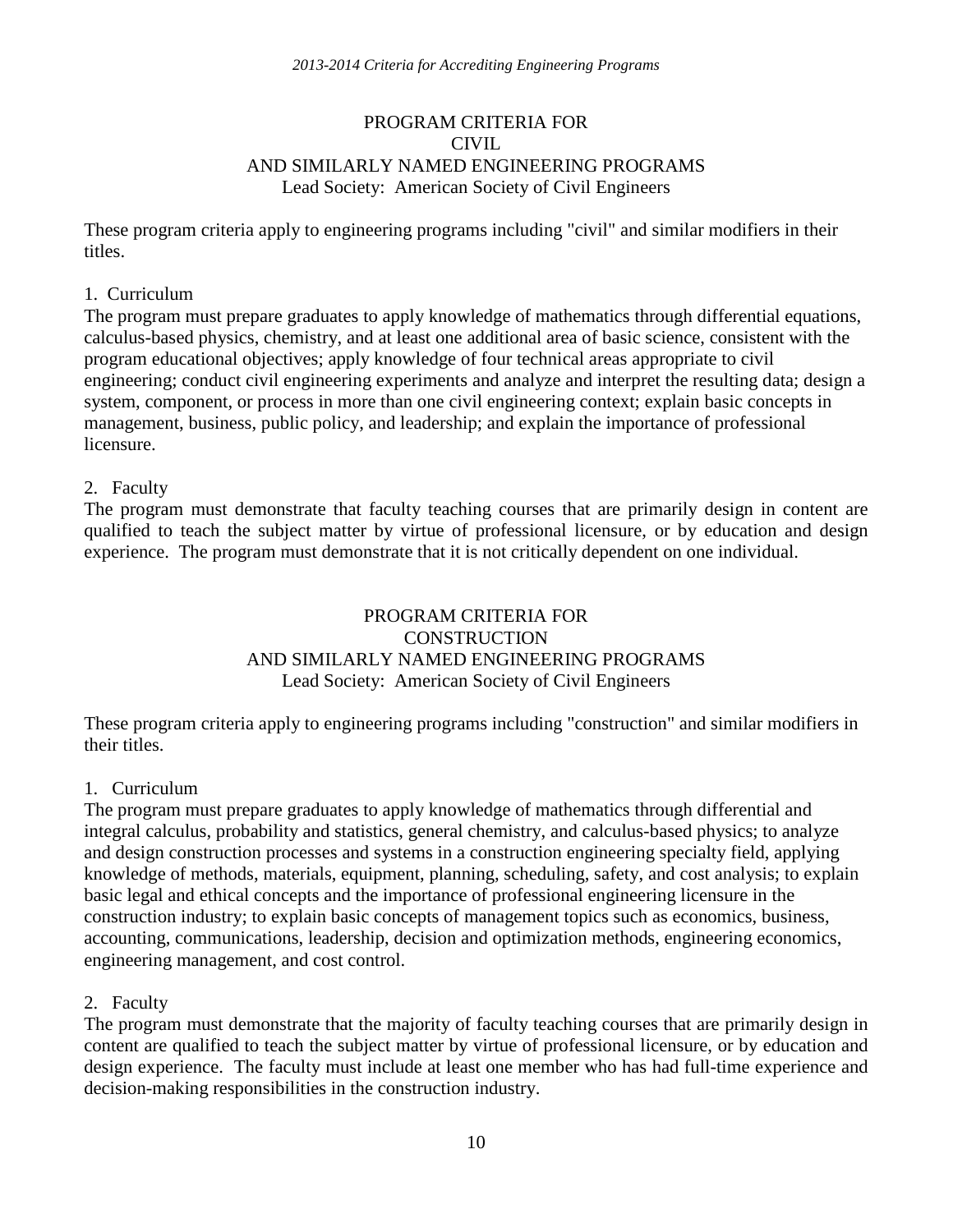#### PROGRAM CRITERIA FOR ELECTRICAL, COMPUTER, AND SIMILARLY NAMED ENGINEERING PROGRAMS Lead Society: Institute of Electrical and Electronics Engineers Cooperating Society for Computer Engineering Programs: CSAB

These program criteria apply to engineering programs that include electrical, electronic, computer, or similar modifiers in their titles.

## 1. Curriculum

The structure of the curriculum must provide both breadth and depth across the range of engineering topics implied by the title of the program.

The curriculum must include probability and statistics, including applications appropriate to the program name; mathematics through differential and integral calculus; sciences (defined as biological, chemical, or physical science); and engineering topics (including computing science) necessary to analyze and design complex electrical and electronic devices, software, and systems containing hardware and software components.

The curriculum for programs containing the modifier "electrical" in the title must include advanced mathematics, such as differential equations, linear algebra, complex variables, and discrete mathematics.

The curriculum for programs containing the modifier "computer" in the title must include discrete mathematics.

#### PROGRAM CRITERIA FOR ENGINEERING, GENERAL ENGINEERING, ENGINEERING PHYSICS, ENGINEERING SCIENCE, AND SIMILARLY NAMED ENGINEERING PROGRAMS Lead Society: American Society for Engineering Education

These program criteria apply to engineering (without modifiers), general engineering, engineering physics, engineering science(s), and similarly named engineering programs.

There are no program-specific criteria beyond the General Criteria.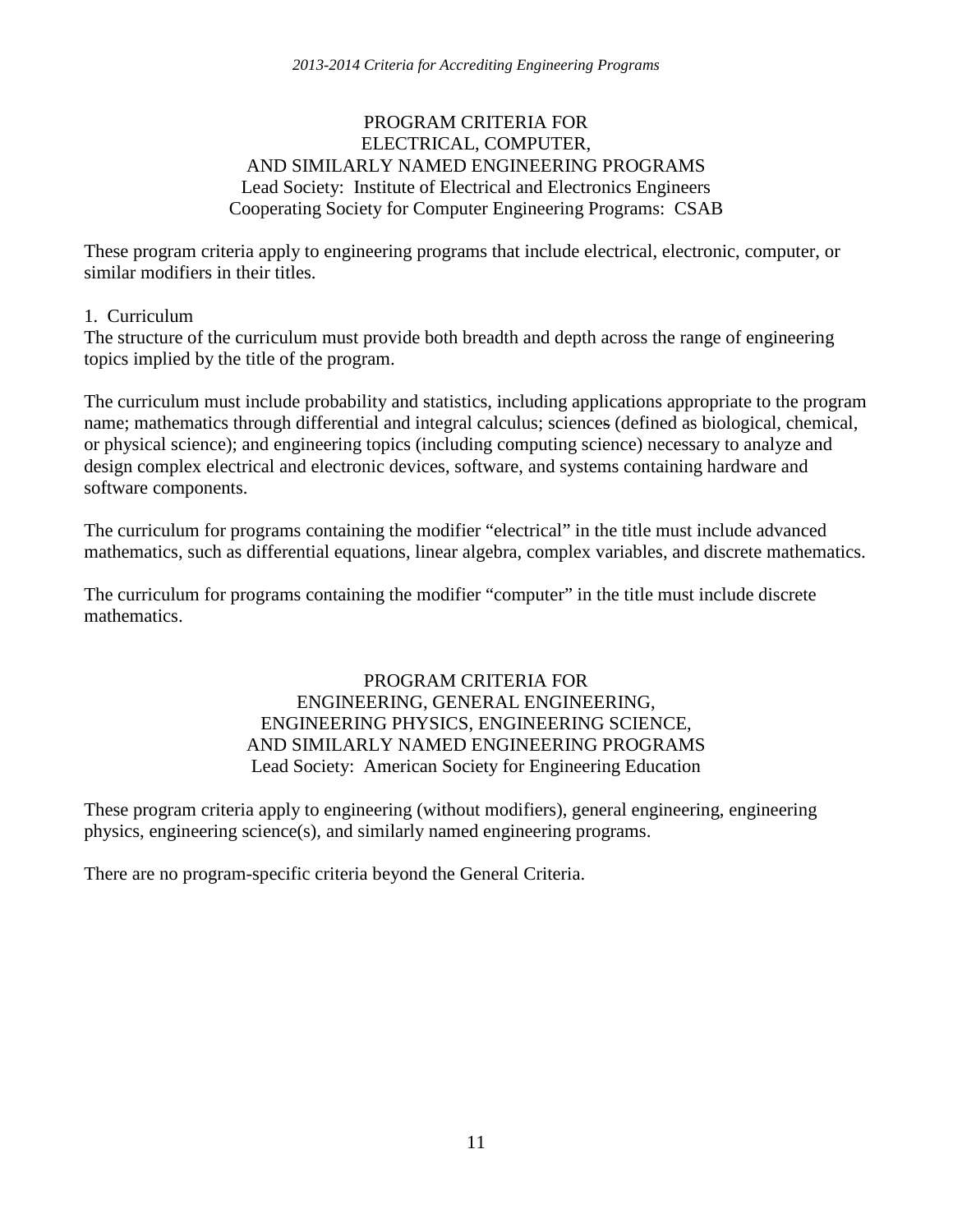# PROGRAM CRITERIA FOR ENGINEERING MANAGEMENT AND SIMILARLY NAMED ENGINEERING PROGRAMS

Lead Society: Institute of Industrial Engineers Cooperating Societies: American Institute of Chemical Engineers, American Society of Civil Engineers, American Society of Mechanical Engineers, Institute of Electrical and Electronics Engineers, Society of Manufacturing Engineers, and Society of Petroleum Engineers

These program criteria apply to engineering programs using management or similar modifiers in their titles.

## 1. Curriculum

The curriculum must prepare graduates to understand the engineering relationships between the management tasks of planning, organization, leadership, control, and the human element in production, research, and service organizations; to understand and deal with the stochastic nature of management systems. The curriculum must also prepare graduates to integrate management systems into a series of different technological environments.

#### 2. Faculty

The major professional competence of the faculty must be in engineering, and the faculty should be experienced in the management of engineering and/or technical activities.

## PROGRAM CRITERIA FOR ENGINEERING MECHANICS AND SIMILARLY NAMED ENGINEERING PROGRAMS Lead Society: American Society of Mechanical Engineers

These program criteria apply to engineering programs which include mechanics or similar modifiers in their titles.

## 1. Curriculum

The program curriculum must require students to use mathematical and computational techniques to analyze, model, and design physical systems consisting of solid and fluid components under steady state and transient conditions.

#### 2. Faculty

The program must demonstrate that faculty members responsible for the upper-level professional program are maintaining currency in their specialty area.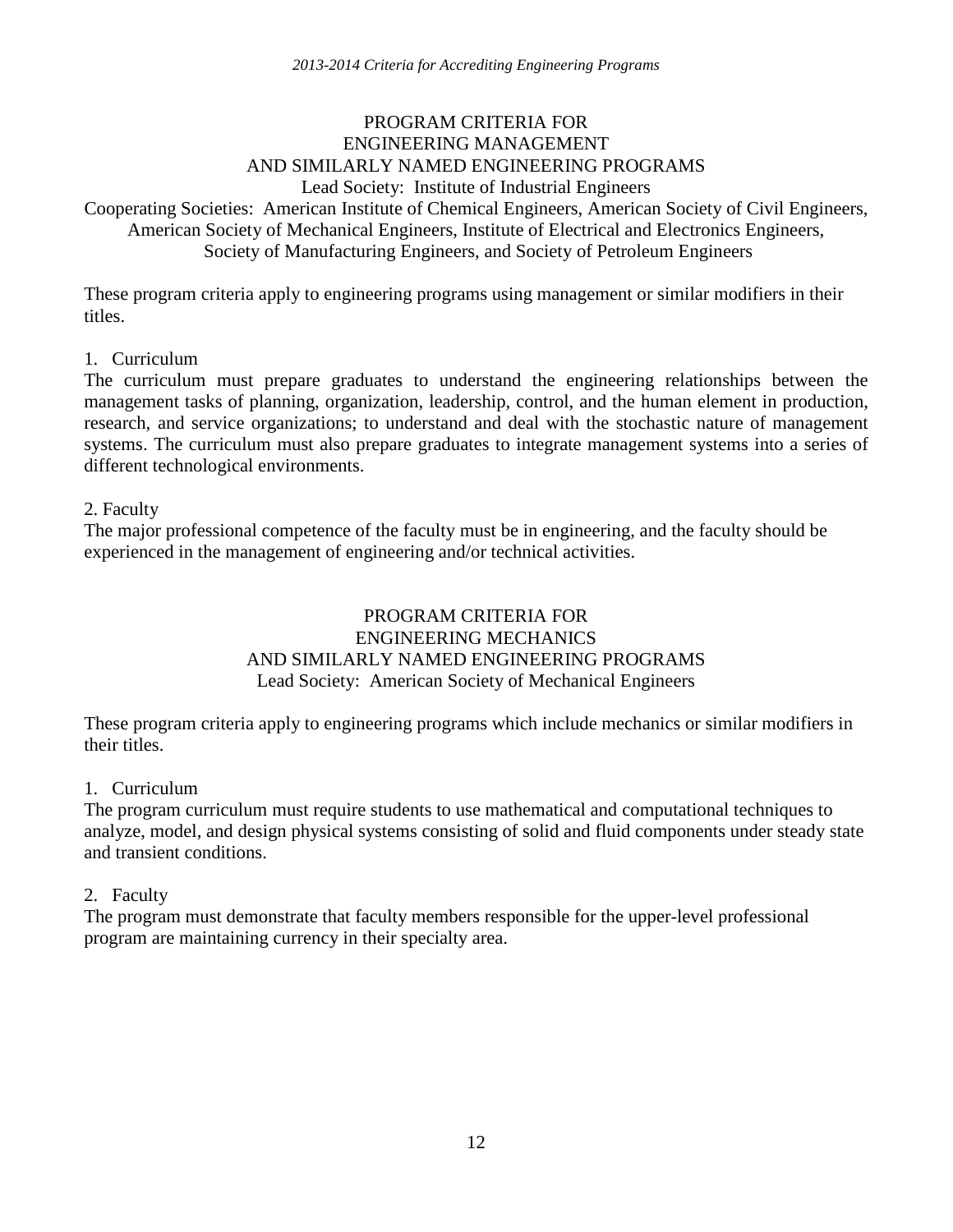# PROGRAM CRITERIA FOR ENVIRONMENTAL AND SIMILARLY NAMED ENGINEERING PROGRAMS Lead Society: American Academy of Environmental Engineers Cooperating Societies: American Institute of Chemical Engineers, American Society of Agricultural and Biological Engineers, American Society of Civil Engineers, American Society of Heating, Refrigerating and Air-Conditioning Engineers, American Society of Mechanical Engineers, SAE International, and Society for Mining, Metallurgy, and Exploration

These program criteria apply to engineering programs including "environmental", "sanitary," or similar modifiers in their titles.

#### 1. Curriculum

The program must prepare graduates to be proficient in mathematics through differential equations, probability and statistics, calculus-based physics, general chemistry; an earth science, e.g., geology, meteorology, soil science, relevant to the program of study; a biological science, e.g., microbiology, aquatic biology, toxicology, relevant to the program of study; fluid mechanics relevant to the program of study; introductory level knowledge of environmental issues associated with air, land, and water systems and associated environmental health impacts; conducting laboratory experiments and critically analyzing and interpreting data in more than one major environmental engineering focus area, e.g., air, water, land, environmental health; performing engineering design by means of design experiences integrated throughout the professional component of the curriculum; to be proficient in advanced principles and practice relevant to the program objectives; understanding of concepts of professional practice and the roles and responsibilities of public institutions and private organizations pertaining to environmental engineering.

#### 2. Faculty

The program must demonstrate that a majority of those faculty teaching courses which are primarily design in content are qualified to teach the subject matter by virtue of professional licensure, or by education and equivalent design experience.

#### PROGRAM CRITERIA FOR FIRE PROTECTION AND SIMILARLY NAMED ENGINEERING PROGRAMS Lead Society: Society for Fire Protection Engineers

These program criteria apply to engineering programs including "fire protection" and similar modifiers in their title.

#### 1. Curriculum

The program must prepare graduates to have proficiency in the application of science and engineering to protect the health, safety, and welfare of the public from the impacts of fire. This includes the ability to apply and incorporate an understanding of the fire dynamics that affect the life safety of occupants and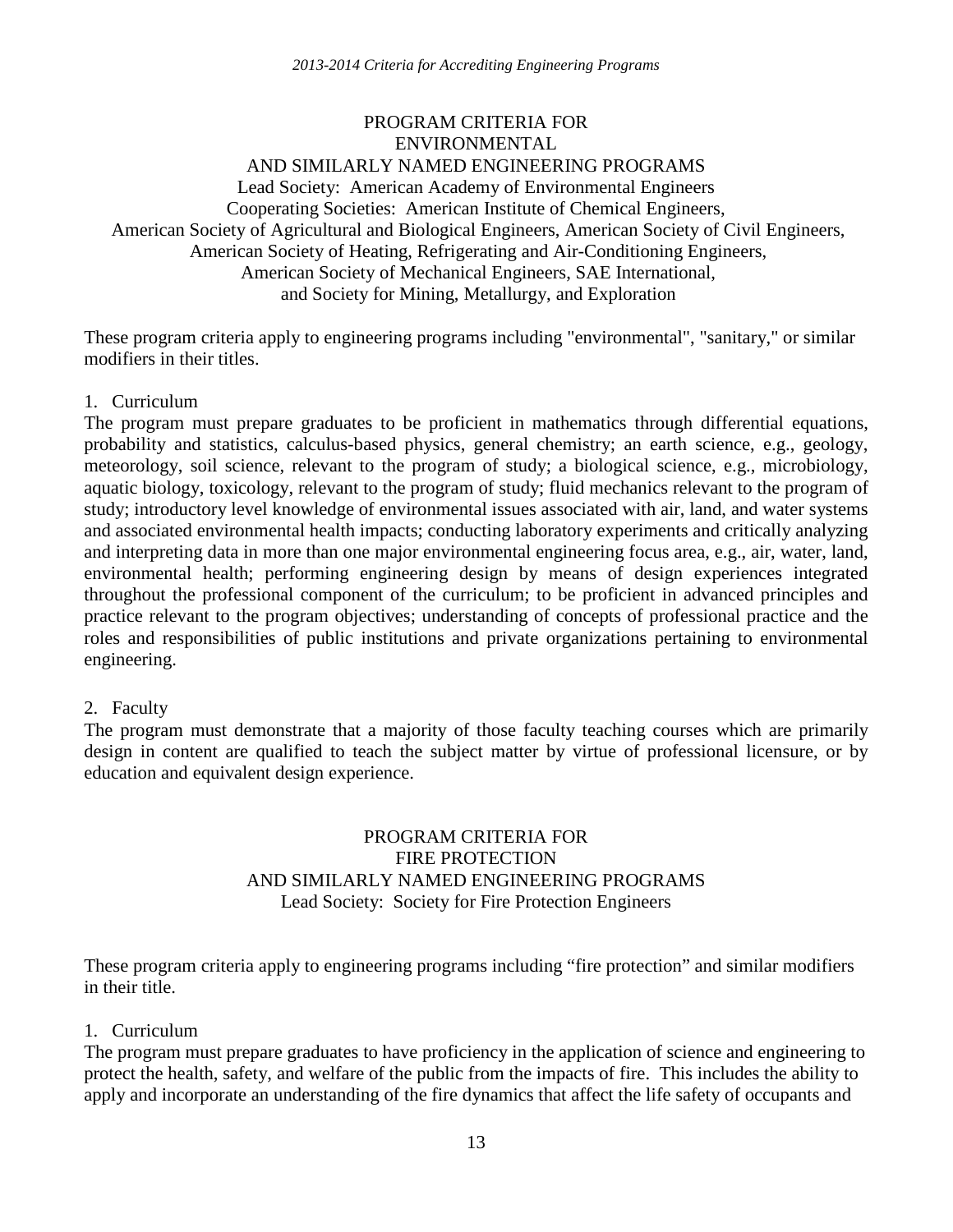emergency responders and the protection of property; the hazards associated with processes and building designs; the design of fire protection products, systems, and equipment; the human response and behavior in fire emergencies; and the prevention, control, and extinguishment of fire.

# 2. Faculty

The program must demonstrate that faculty members maintain currency in fire protection engineering practice.

#### PROGRAM CRITERIA FOR GEOLOGICAL AND SIMILARLY NAMED ENGINEERING PROGRAMS Lead Society: Society for Mining, Metallurgy, and Exploration

These program criteria apply to engineering programs that include "geological" and similar modifiers in their titles.

# 1. Curriculum

The program must prepare graduates to have:

(1) the ability to apply mathematics including differential equations, calculus-based physics, and chemistry, to geological engineering problems;

(2) proficiency in geological science topics that emphasize geologic processes and the identification of minerals and rocks;

(3) the ability to visualize and solve geological problems in three and four dimensions;

(4) proficiency in the engineering sciences including statics, properties/strength of materials, and geomechanics;

(5) the ability to apply principles of geology, elements of geophysics, geological and engineering field methods; and

(6) engineering knowledge to design solutions to geological engineering problems, which will include one or more of the following considerations: the distribution of physical and chemical properties of earth materials, including surface water, ground water (hydrogeology), and fluid hydrocarbons; the effects of surface and near-surface natural processes; the impacts of construction projects; the impacts of exploration, development, and extraction of natural resources, and consequent remediation; disposal of wastes; and other activities of society on these materials and processes, as appropriate to the program objectives.

## 2. Faculty

Evidence must be provided that the program's faculty members understand professional engineering practice and maintain currency in their respective professional areas. The program's faculty must have responsibility and authority to define, revise, implement, and achieve program objectives.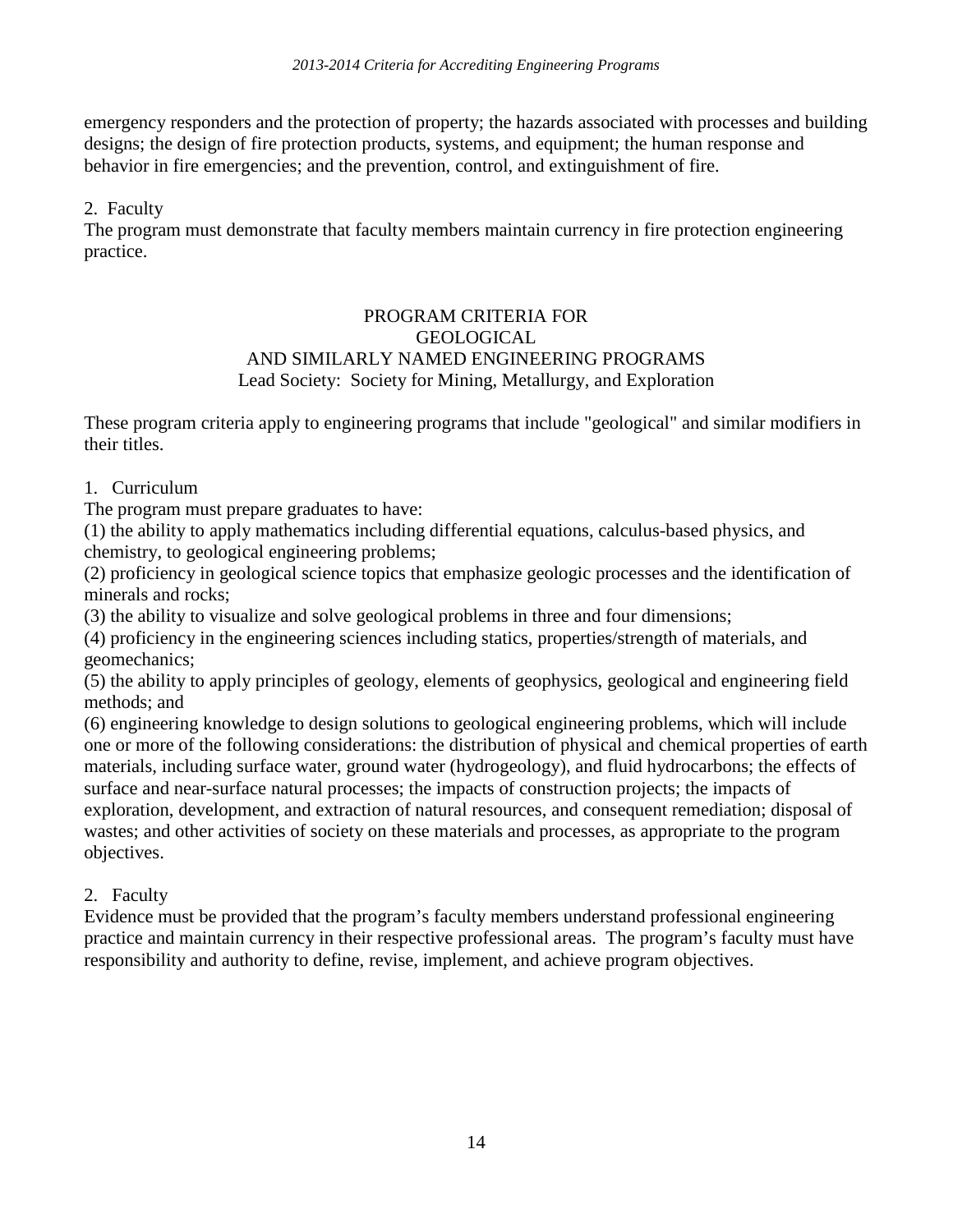#### PROGRAM CRITERIA FOR INDUSTRIAL AND SIMILARLY NAMED ENGINEERING PROGRAMS Lead Society: Institute of Industrial Engineers

These program criteria apply to engineering programs using industrial or similar modifiers in their titles.

#### 1. Curriculum

The curriculum must prepare graduates to design, develop, implement, and improve integrated systems that include people, materials, information, equipment and energy. The curriculum must include indepth instruction to accomplish the integration of systems using appropriate analytical, computational, and experimental practices.

#### 2. Faculty

Evidence must be provided that the program faculty understand professional practice and maintain currency in their respective professional areas. Program faculty must have responsibility and sufficient authority to define, revise, implement, and achieve program objectives.

## PROGRAM CRITERIA FOR **MANUFACTURING** AND SIMILARLY NAMED ENGINEERING PROGRAMS Lead Society: Society of Manufacturing Engineers

These program criteria apply to engineering programs that include "manufacturing" and similar modifiers in their titles.

## 1. Curriculum

The program must prepare graduates to have proficiency in (a) materials and manufacturing processes: ability to design manufacturing processes that result in products that meet specific material and other requirements; (b) process, assembly and product engineering: ability to design products and the equipment, tooling, and environment necessary for their manufacture; (c) manufacturing competitiveness: ability to create competitive advantage through manufacturing planning, strategy, quality, and control; (d) manufacturing systems design: ability to analyze, synthesize, and control manufacturing operations using statistical methods; and (e) manufacturing laboratory or facility experience: ability to measure manufacturing process variables and develop technical inferences about the process.

#### 2. Faculty

The program must demonstrate that faculty members maintain currency in manufacturing engineering practice.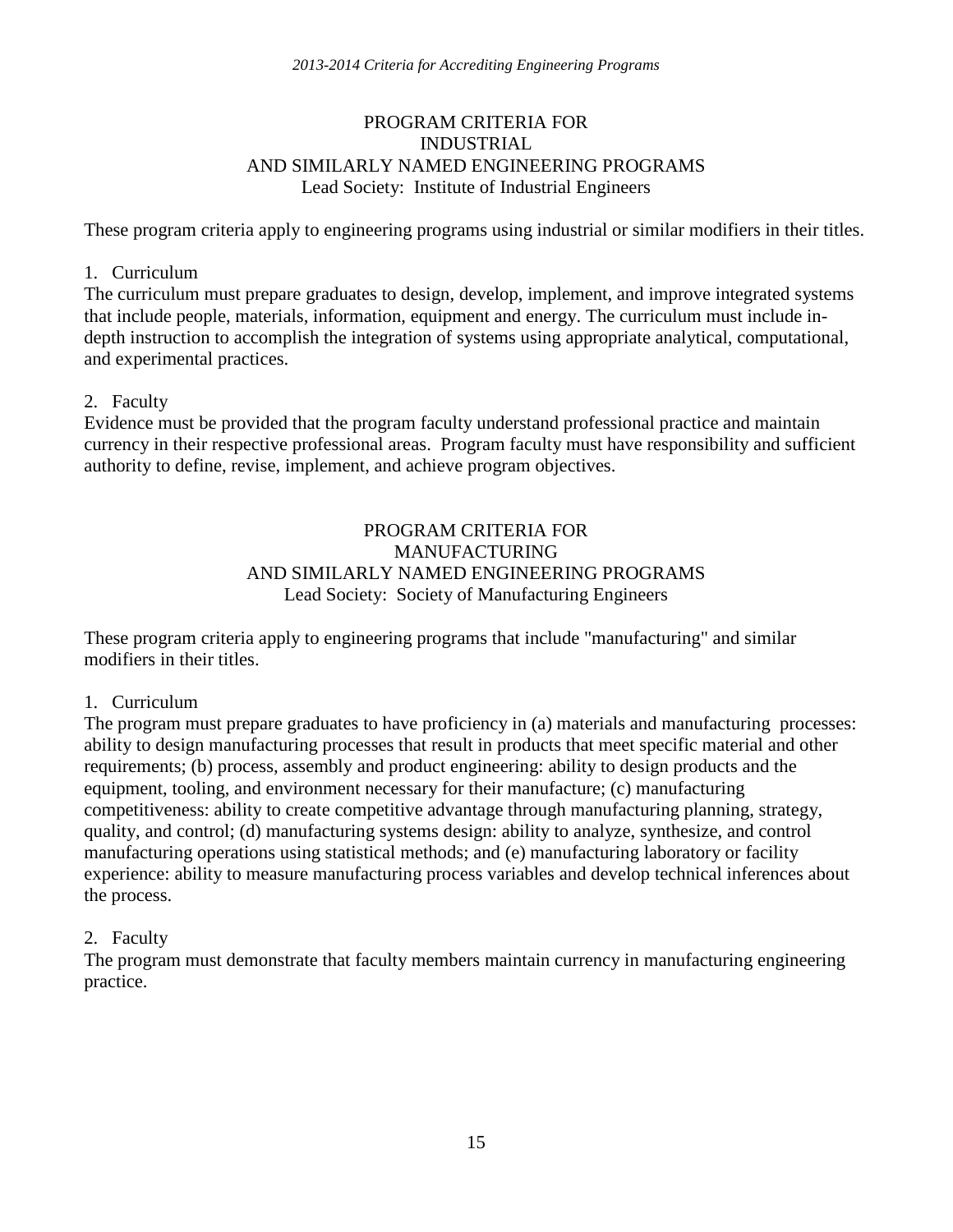#### PROGRAM CRITERIA FOR  $MATERIALS<sup>1</sup>$ ,  $METALLURGICAL<sup>2</sup>$ , AND SIMILARLY NAMED ENGINEERING PROGRAMS Lead Society: Minerals, Metals & Materials Society <sup>1</sup>Cooperating Societies for Materials Engineering Programs: American Ceramic Society, American Institute of Chemical Engineers, and American Society of Mechanical Engineers <sup>2</sup>Cooperating Society for Metallurgical Engineering Programs: Society for Mining, Metallurgy, and Exploration

These program criteria apply to engineering programs including "materials," "metallurgical," "polymer," and similar modifiers in their titles. All programs in the materials related areas share these criteria, including programs with materials, materials processing, ceramics, glass, polymer, metallurgical, and similar modifiers in their titles.

#### 1. Curriculum

The curriculum must prepare graduates to apply advanced science (such as chemistry and physics) and engineering principles to materials systems implied by the program modifier, e.g., ceramics, metals, polymers, composite materials; to integrate the understanding of the scientific and engineering principles underlying the four major elements of the field: structure, properties, processing, and performance related to material systems appropriate to the field; to apply and integrate knowledge from each of the above four elements of the field to solve materials selection and design problems, and; to utilize experimental, statistical, and computational methods consistent with the program educational objectives.

#### 2. Faculty

The faculty expertise for the professional area must encompass the four major elements of the field.

#### PROGRAM CRITERIA FOR MECHANICAL AND SIMILARLY NAMED ENGINEERING PROGRAMS Lead Society: American Society of Mechanical Engineers

These program criteria will apply to all engineering programs including "mechanical" or similar modifiers in their titles.

#### 1. Curriculum

The curriculum must require students to apply principles of engineering, basic science, and mathematics (including multivariate calculus and differential equations); to model, analyze, design, and realize physical systems, components or processes; and prepare students to work professionally in both thermal and mechanical systems areas.

#### 2. Faculty

The program must demonstrate that faculty members responsible for the upper-level professional program are maintaining currency in their specialty area.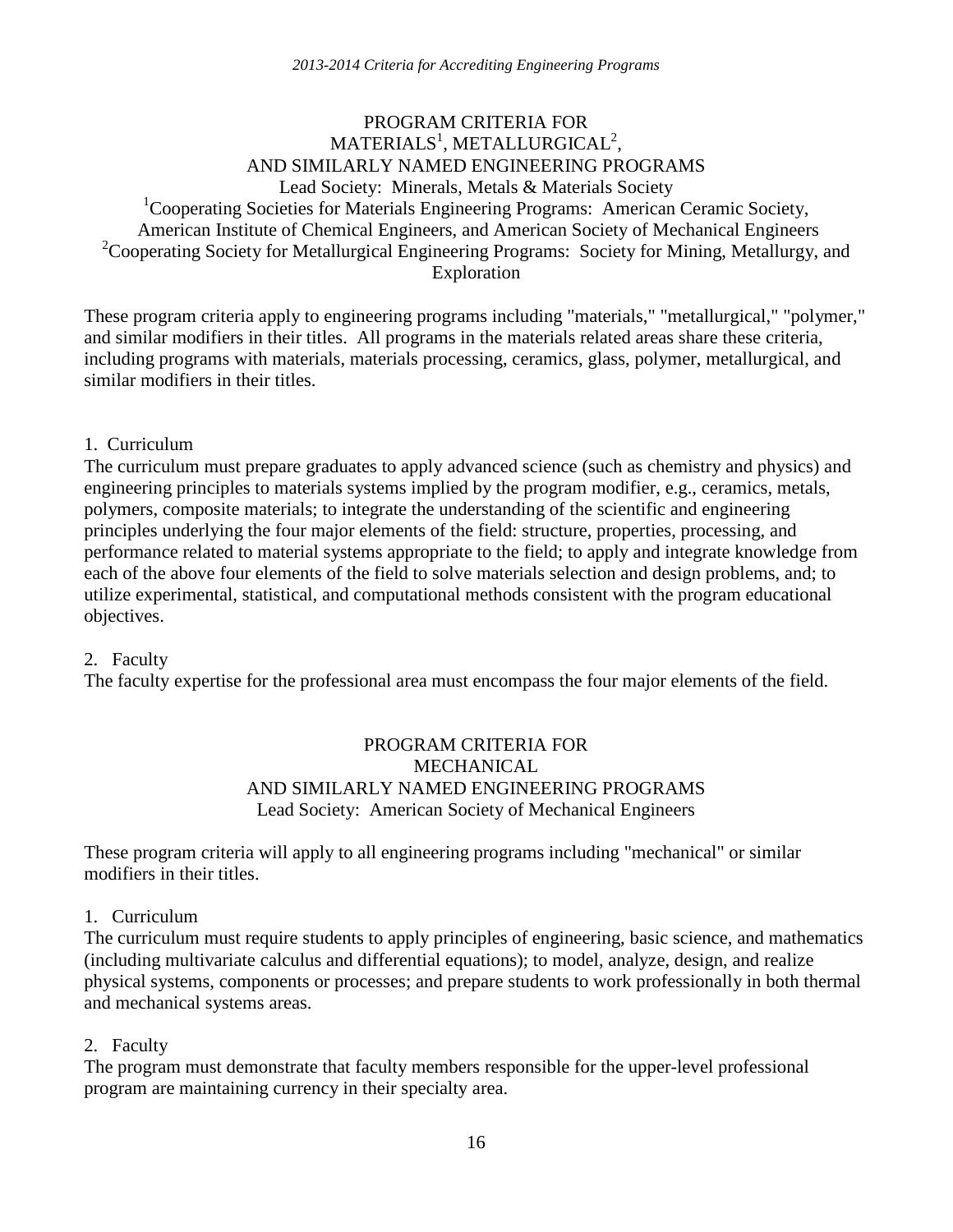#### PROGRAM CRITERIA FOR MINING AND SIMILARLY NAMED ENGINEERING PROGRAMS Lead Society: Society for Mining, Metallurgy, and Exploration

These program criteria apply to engineering programs including "mining" and similar modifiers in their titles.

#### 1. Curriculum

The program must prepare graduates to apply mathematics through differential equations, calculusbased physics, general chemistry, and probability and statistics as applied to mining engineering problem applications; to have fundamental knowledge in the geological sciences including characterization of mineral deposits, physical geology, structural or engineering geology, and mineral and rock identification and properties; to be proficient in statics, dynamics, strength of materials, fluid mechanics, thermodynamics, and electrical circuits; to be proficient in engineering topics related to both surface and underground mining, including: mining methods, planning and design, ground control and rock mechanics, health and safety, environmental issues, and ventilation; to be proficient in additional engineering topics such as rock fragmentation, materials handling, mineral or coal processing, mine surveying, and valuation and resource/reserve estimation as appropriate to the program objectives. The laboratory experience must prepare graduates to be proficient in geologic concepts, rock mechanics, mine ventilation, and other topics appropriate to the program objectives.

#### 2. Faculty

Evidence must be provided that the program faculty understand professional engineering practice and maintain currency in their respective professional areas. Program faculty must have responsibility and authority to define, revise, implement, and achieve program objectives.

#### PROGRAM CRITERIA FOR NAVAL ARCHITECTURE, MARINE ENGINEERING, AND SIMILARLY NAMED ENGINEERING PROGRAMS Lead Society: Society of Naval Architects and Marine Engineers

These program criteria apply to engineering programs including "naval architecture" and/or "marine engineering" and with similar modifiers in their titles.

## 1. Curriculum

The program must prepare graduates to apply probability and statistical methods to naval architecture and marine engineering problems; to have basic knowledge of fluid mechanics, dynamics, structural mechanics, materials properties, hydrostatics, and energy/propulsion systems in the context of marine vehicles and; to have familiarity with instrumentation appropriate to naval architecture and/or marine engineering.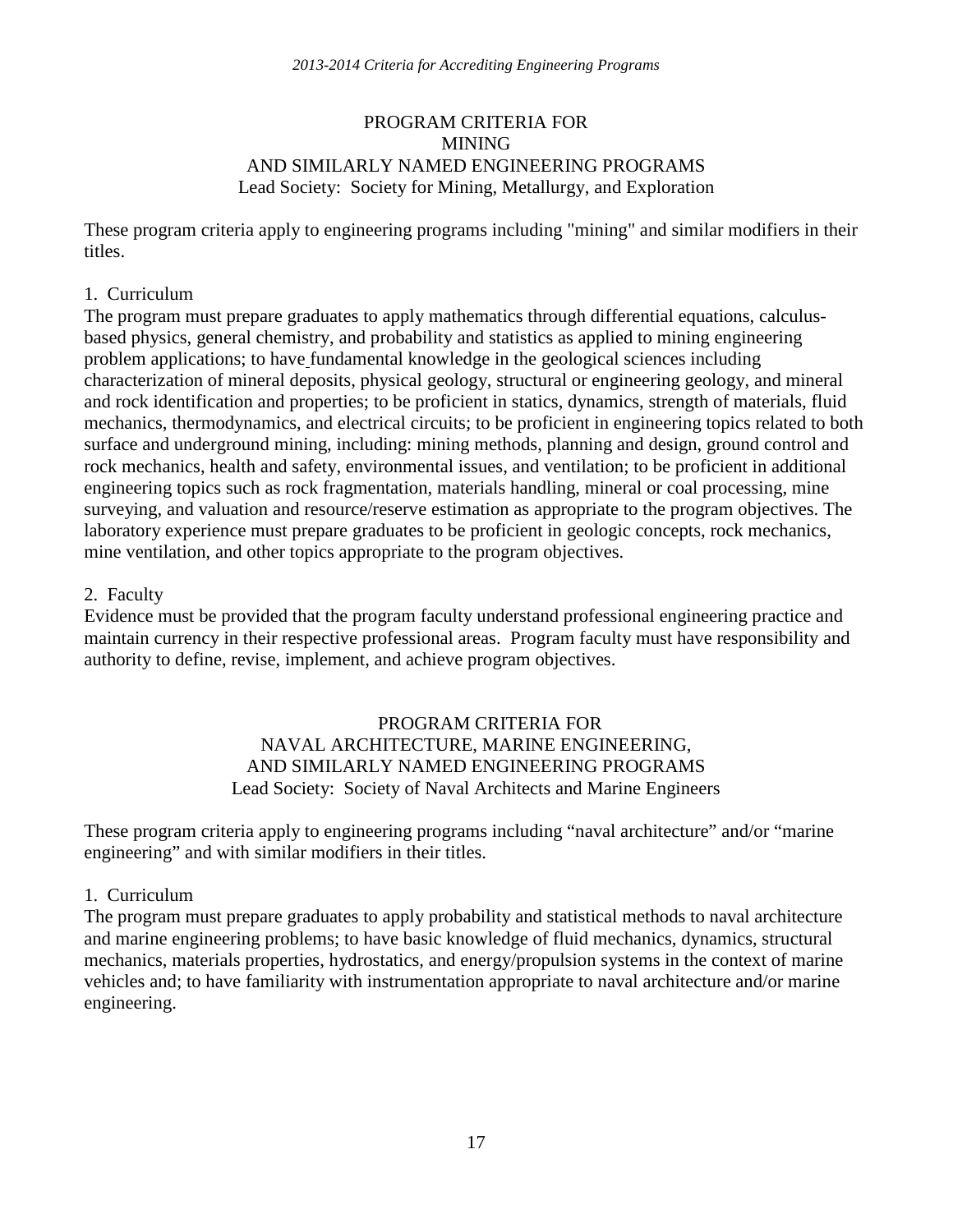# 2. Faculty

Program faculty must have sufficient curricular and administrative control to accomplish the program objectives. Program faculty must have responsibility and sufficient authority to define, revise, implement and achieve the program objectives.

#### PROGRAM CRITERIA FOR NUCLEAR, RADIOLOGICAL, AND SIMILARLY NAMED ENGINEERING PROGRAMS Lead Society: American Nuclear Society

These program criteria apply to engineering programs including "nuclear," "radiological," or similar modifiers in their titles.

## 1. Curriculum

The program must prepare the students to apply advanced mathematics, science, and engineering science, including atomic and nuclear physics, and the transport and interaction of radiation with matter, to nuclear and radiological systems and processes; to perform nuclear engineering design; to measure nuclear and radiation processes; to work professionally in one or more of the nuclear or radiological fields of specialization identified by the program.

#### 2. Faculty

The program must demonstrate that faculty members primarily committed to the program have current knowledge of nuclear or radiological engineering by education or experience.

## PROGRAM CRITERIA FOR **OCEAN** AND SIMILARLY NAMED ENGINEERING PROGRAMS Lead Society: Society of Naval Architects and Marine Engineers Cooperating Societies: American Society of Civil Engineers and Institute of Electrical and Electronics Engineers

These program criteria apply to engineering programs including "ocean" and similar modifiers in their titles.

## 1. Curriculum

The curriculum must prepare graduates to have the knowledge and the skills to apply the principles of fluid and solid mechanics, dynamics, hydrostatics, probability and applied statistics, oceanography, water waves, and underwater acoustics to engineering problems and to work in groups to perform engineering design at the system level, integrating multiple technical areas and addressing design optimization.

## 2. Faculty

Program faculty must have responsibility and sufficient authority to define, revise, implement, and achieve the program objectives.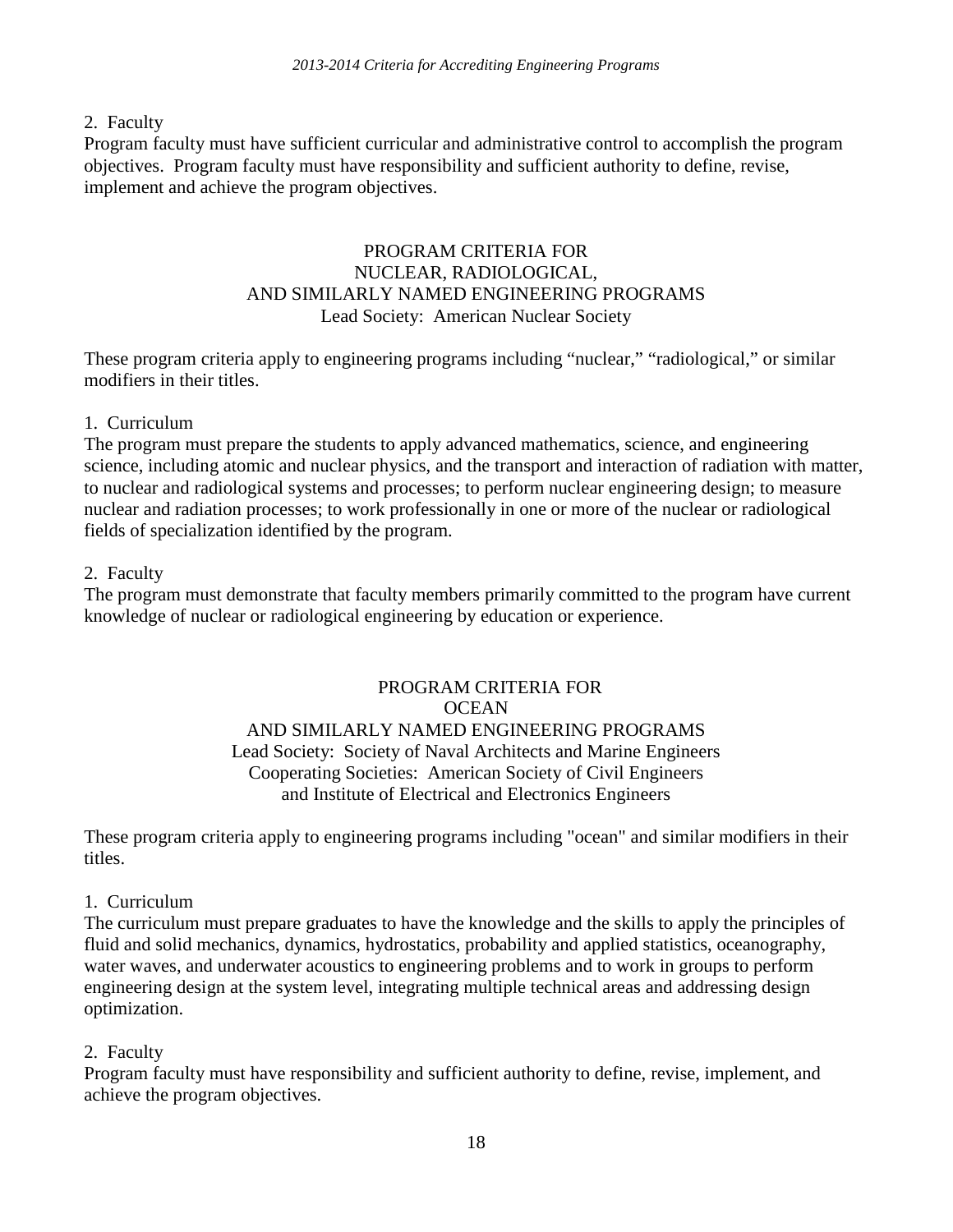#### PROGRAM CRITERIA FOR **PETROLEUM** AND SIMILARLY NAMED ENGINEERING PROGRAMS Lead Society: Society of Petroleum Engineers

These program criteria apply to engineering programs that include "petroleum," "natural gas," and similar modifiers in their titles.

#### 1. Curriculum

The program must prepare graduates to be proficient in mathematics through differential equations, probability and statistics, fluid mechanics, strength of materials, and thermodynamics; design and analysis of well systems and procedures for drilling and completing wells; characterization and evaluation of subsurface geological formations and their resources using geoscientific and engineering methods; design and analysis of systems for producing, injecting, and handling fluids; application of reservoir engineering principles and practices for optimizing resource development and management; the use of project economics and resource valuation methods for design and decision making under conditions of risk and uncertainty.

#### PROGRAM CRITERIA FOR SOFTWARE AND SIMILARLY NAMED ENGINEERING PROGRAMS Lead Society: CSAB Cooperating Society: Institute of Electrical and Electronics Engineers

These program criteria apply to engineering programs that include "software" or similar modifiers in their titles.

## 1. Curriculum

The curriculum must provide both breadth and depth across the range of engineering and computer science topics implied by the title and objectives of the program.

The curriculum must prepare graduates to analyze, design, verify, validate, implement, apply, and maintain software systems; to appropriately apply discrete mathematics, probability and statistics, and relevant topics in computer science and supporting disciplines to complex software systems; to work in one or more significant application domains; and to manage the development of software systems.

> PROGRAM CRITERIA FOR **SURVEYING** AND SIMILARLY NAMED ENGINEERING PROGRAMS Lead Society: American Congress on Surveying and Mapping Cooperating Society: American Society of Civil Engineers

These program criteria apply to engineering programs including "surveying" and similar modifiers in their titles.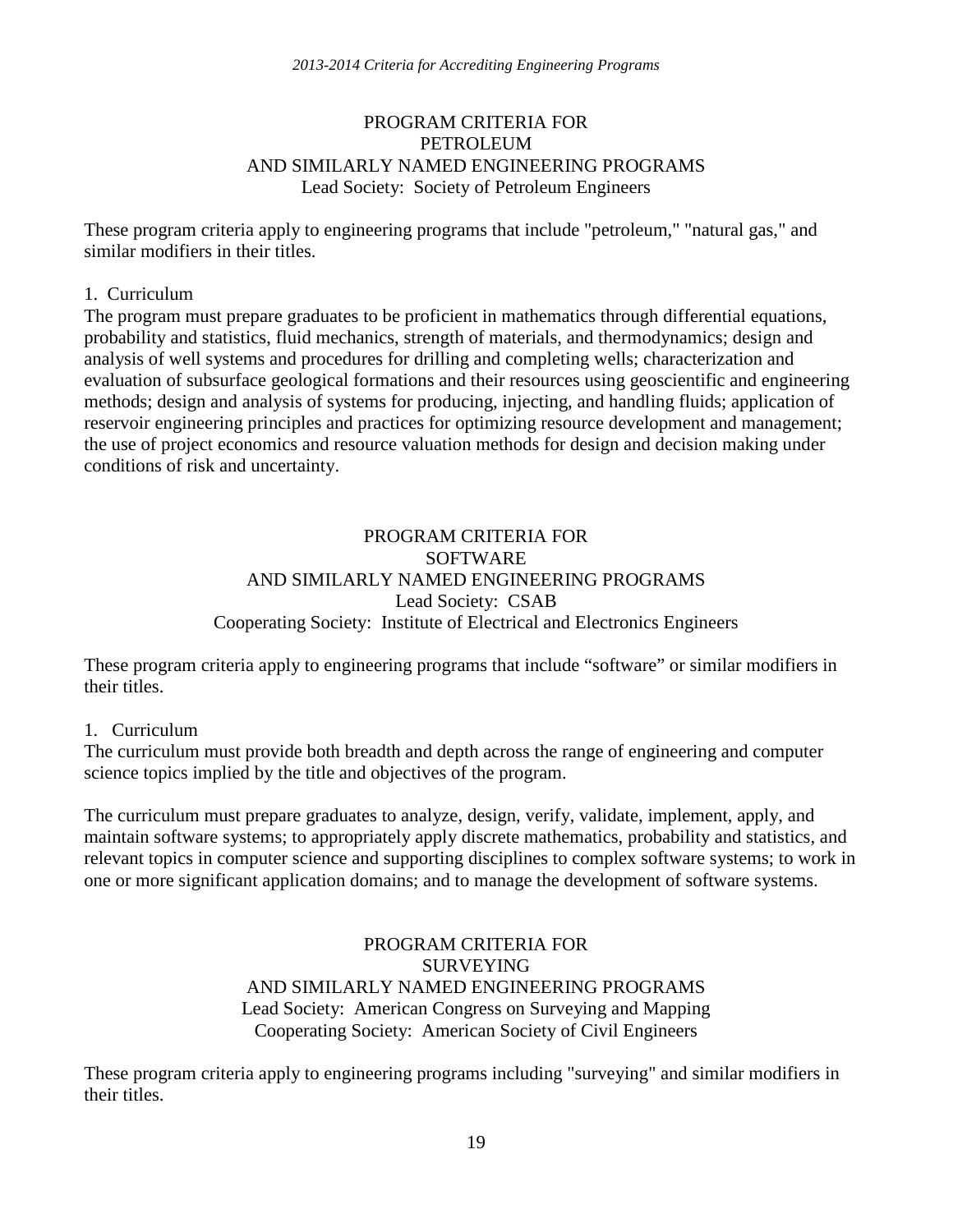# 1. Curriculum

The curriculum must prepare graduates to work competently in one or more of the following areas: boundary and/or land surveying, geographic and/or land information systems, photogrammetry, mapping, geodesy, remote sensing, and other related areas.

## 2. Faculty

Programs must demonstrate that faculty members teaching courses that are primarily design in content are qualified to teach the subject matter by virtue of professional licensure or by educational and design experience.

# PROGRAM CRITERIA FOR **SYSTEMS** AND SIMILARLY NAMED ENGINEERING PROGRAMS Lead Societies: American Society of Mechanical Engineers, CSAB, Institute of Electrical and Electronics Engineers, Institute of Industrial Engineers, ISA, International Council on Systems Engineering, and SAE International

These program criteria apply to systems engineering programs without modifiers in their title.

There are no program- specific criteria beyond the General Criteria.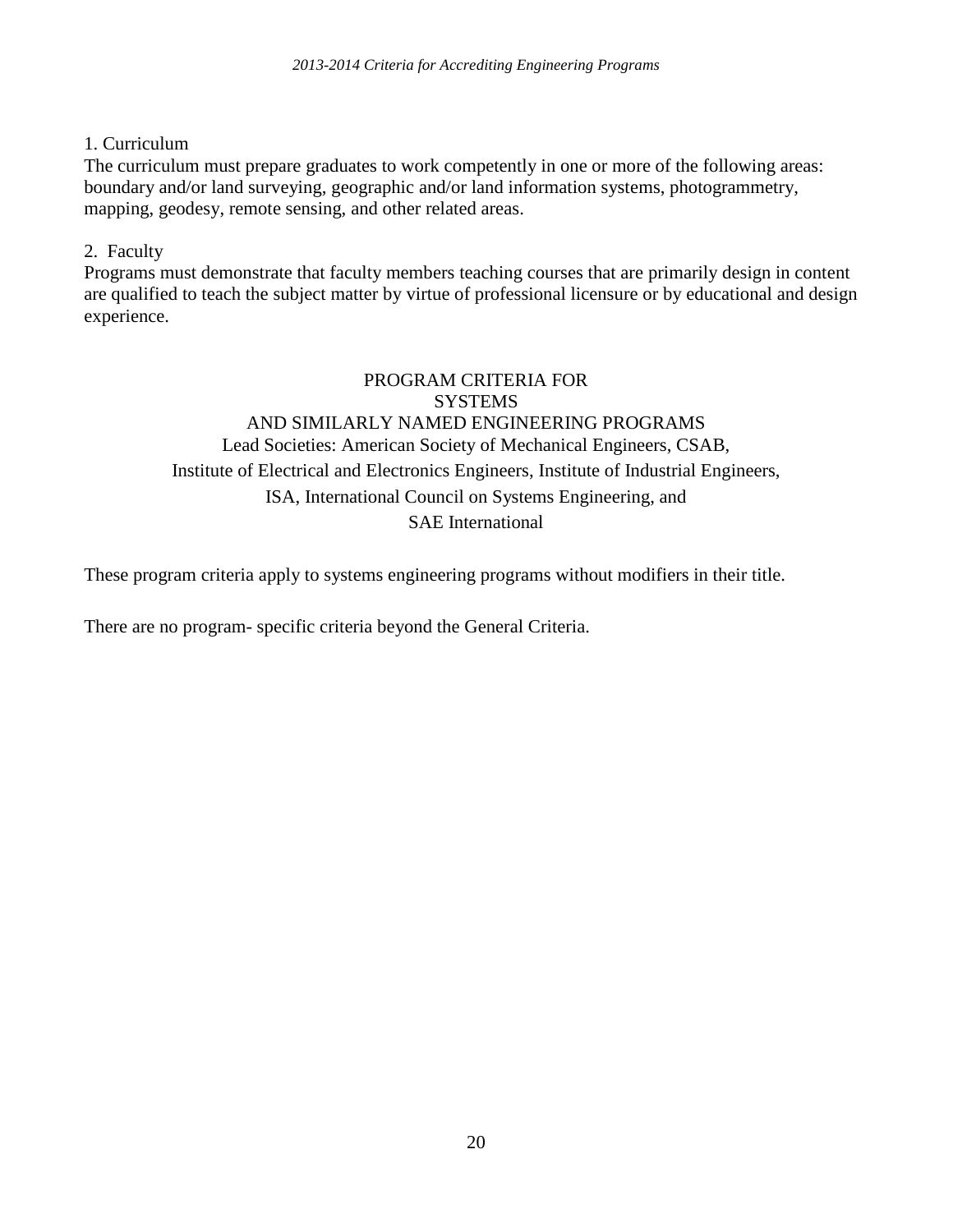#### PROPOSED CHANGES TO THE CRITERIA

The following section presents proposed changes to these criteria as approved by the ABET Board of Directors on October 27, 2012, for a one-year first reading review and comment period. Comments will be considered until June 15, 2013. The ABET Board of Directors will determine, based on the comments received and on the advice of the EAC, the content of the adopted criteria. The adopted criteria will then become effective following the ABET Board of Directors Meeting in the fall of 2013 and will first be applied by the EAC for accreditation reviews during the 2014-15 academic year.

Comments relative to the proposed criteria changes should be addressed to: Senior Director for Accreditation Operations, ABET, 111 Market Place, Suite 1050, Baltimore, MD 21202-4012 or to accreditation@abet.org.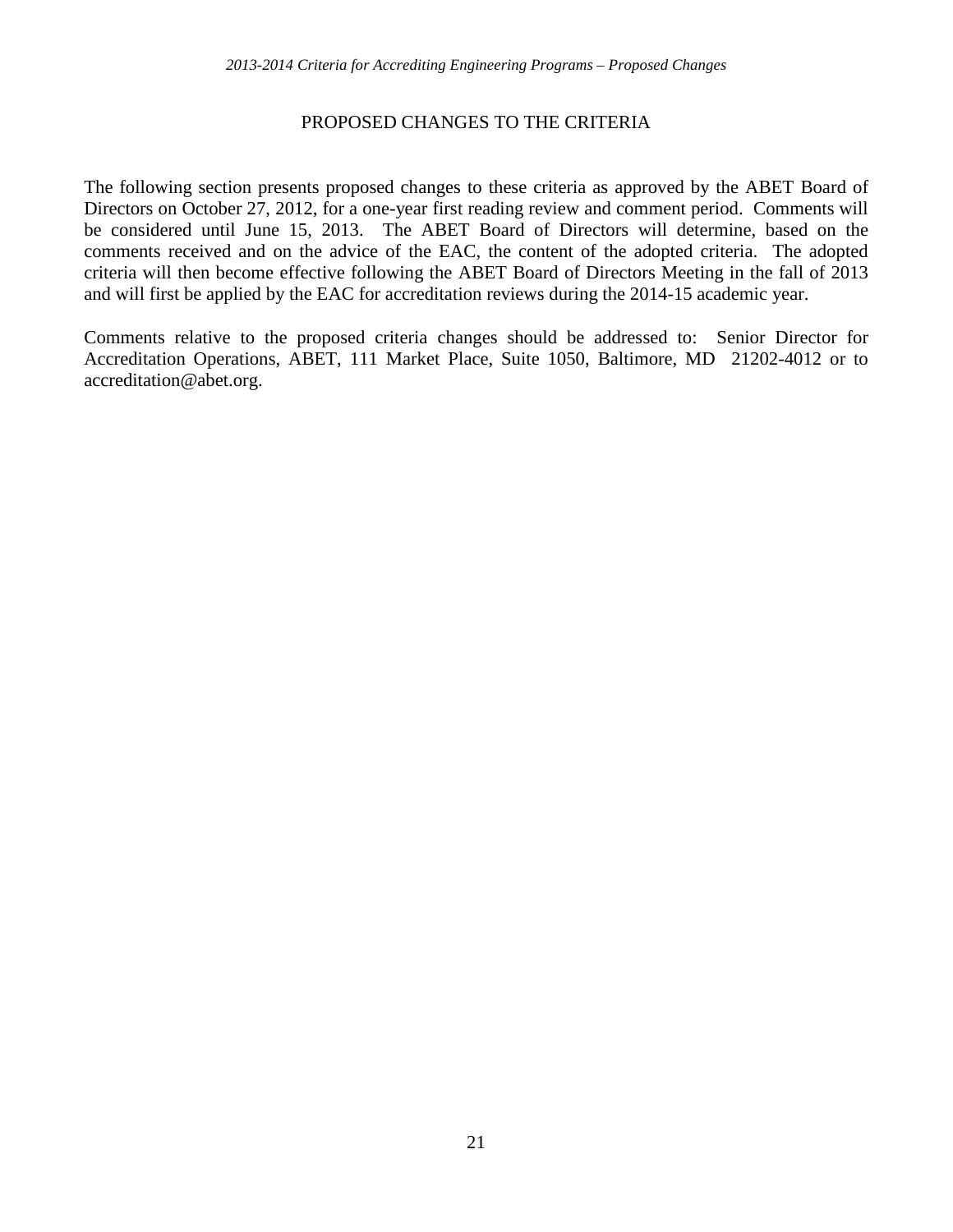#### PROPOSED REVISION TO CRITERIA FOR ACCREDITING ENGINEERING PROGRAMS

# **Criterion 6. Faculty**

The program must demonstrate that the faculty members must be are of sufficient number and they must have the competencies to cover all of the curricular areas of the program. There must be sufficient faculty to accommodate adequate levels of student-faculty interaction, student advising and counseling, university service activities, professional development, and interactions with industrial and professional practitioners, as well as employers of students.

The program faculty must have appropriate qualifications and must have and demonstrate sufficient authority to ensure the proper guidance of the program and to develop and implement processes for the evaluation, assessment, and continuing improvement of the program, its educational objectives and outcomes. The overall competence of the faculty may be judged by such factors as education, diversity of backgrounds, engineering experience, teaching effectiveness and experience, ability to communicate, enthusiasm for developing more effective programs, level of scholarship, participation in professional societies, and licensure as Professional Engineers.

## PROPOSED PROGRAM CRITERIA FOR OPTICAL, PHOTONIC, AND SIMILARLY NAMED ENGINEERING PROGRAMS Co-Lead Societies: International Society for Optical Engineering and Institute of Electrical and Electronics Engineers

These program criteria apply to all engineering programs that include "optical," "photonic," or similarly modifiers in their titles.

## 1. Curriculum

The structure of the curriculum must provide both breadth and depth across the range of engineering topics implied by the title of the program. The curriculum must prepare students to have knowledge of and appropriate laboratory experience in: geometrical optics, physical optics, optical materials, and optical and/or photonic devices and systems.

The curriculum must prepare students to apply principles of engineering, basic sciences, mathematics (such as multivariable calculus, differential equations, linear algebra, complex variables, and probability and statistics) to modeling, analyzing, designing, and realizing optical and/or photonic devices and systems.

## 2. Faculty

For primarily design courses, faculty members must be qualified by virtue of design experience as well as subject matter knowledge.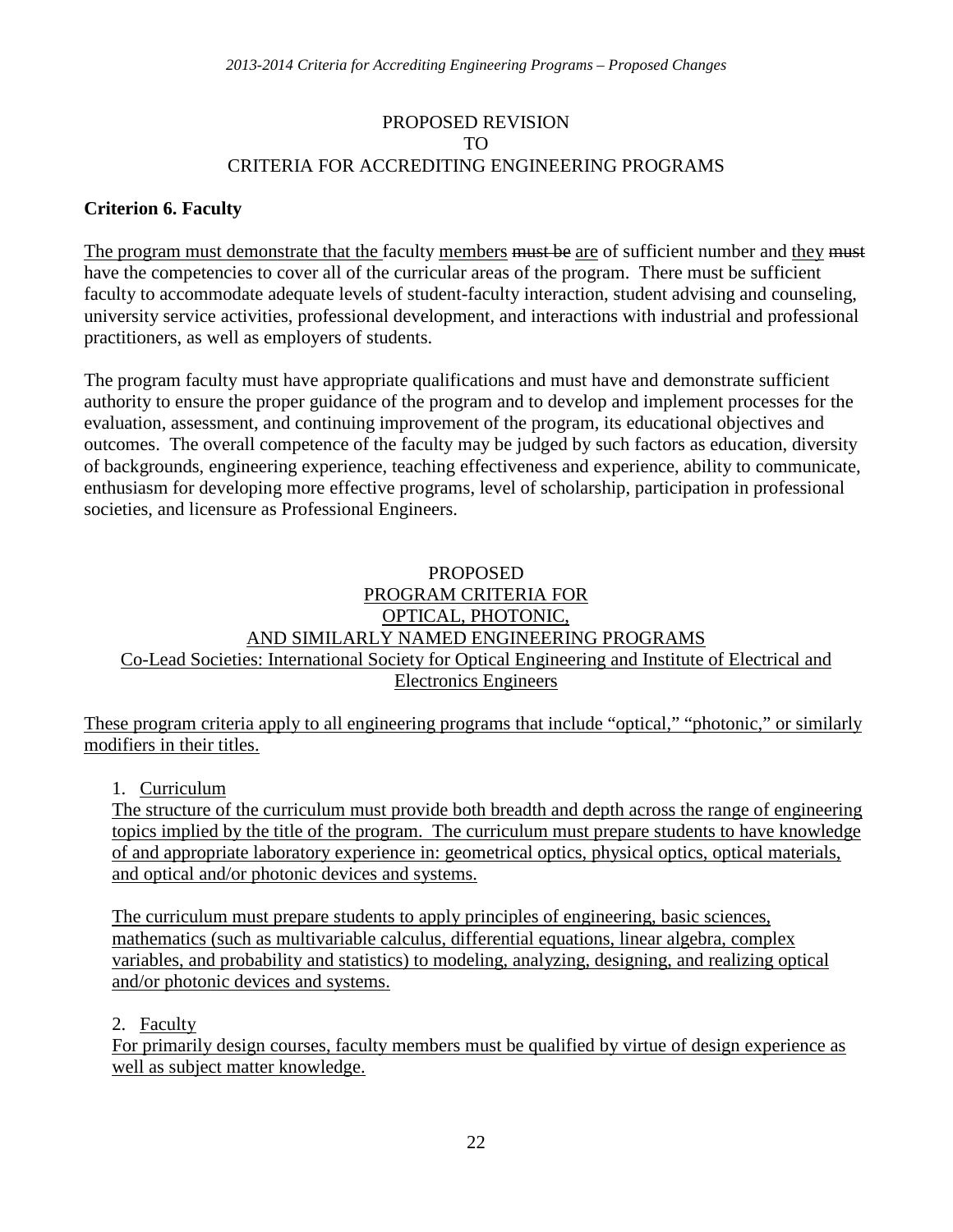# PROPOSED REVISIONS TO THE PROGRAM CRITERIA FOR ELECTRICAL, COMPUTER, COMMUNICATIONS, AND SIMILARLY NAMED ENGINEERING PROGRAMS Lead Society: Institute of Electrical and Electronics Engineering Co-operating Society for Computer Engineering Programs: CSAB

These program criteria apply to engineering program that include electrical, electronic, computer, communications or similar modifiers in their titles.

## 1. Curriculum

The structure of the curriculum must provide both breadth and depth across the range of engineering topics implied by the title of the program.

The curriculum must include probability and statistics, including applications appropriate to the program name; mathematics through differential and integral calculus; sciences (defined as biological, chemical, or physical science); and engineering topics (including computing science) necessary to analyze and design complex electrical and electronic devices, software, and systems containing hardware and software components.

The curriculum for programs containing the modifier "electrical" in the title must include advanced mathematics, such as differential equations, linear algebra, complex variables, and discrete mathematics.

The curriculum for programs containing the modifier "computer" in the title must include discrete mathematics.

PROPOSED REVISIONS TO THE PROGRAM CRITERIA FOR ENVIRONMENTAL AND SIMILARLY NAMED ENGINEERING PROGRAMS Lead Society: American Academy of Environmental Engineers Cooperating Societies: American Institute of Chemical Engineers, American Society of Agricultural and Biological Engineers, American Society of Civil Engineers, American Society of Heating, Refrigerating and Air-Conditioning Engineers, American Society of Mechanical Engineers, SAE International, and Society for Mining, Metallurgy, and Exploration

These program criteria apply to engineering programs including "environmental", "sanitary," or similar modifiers in their titles.